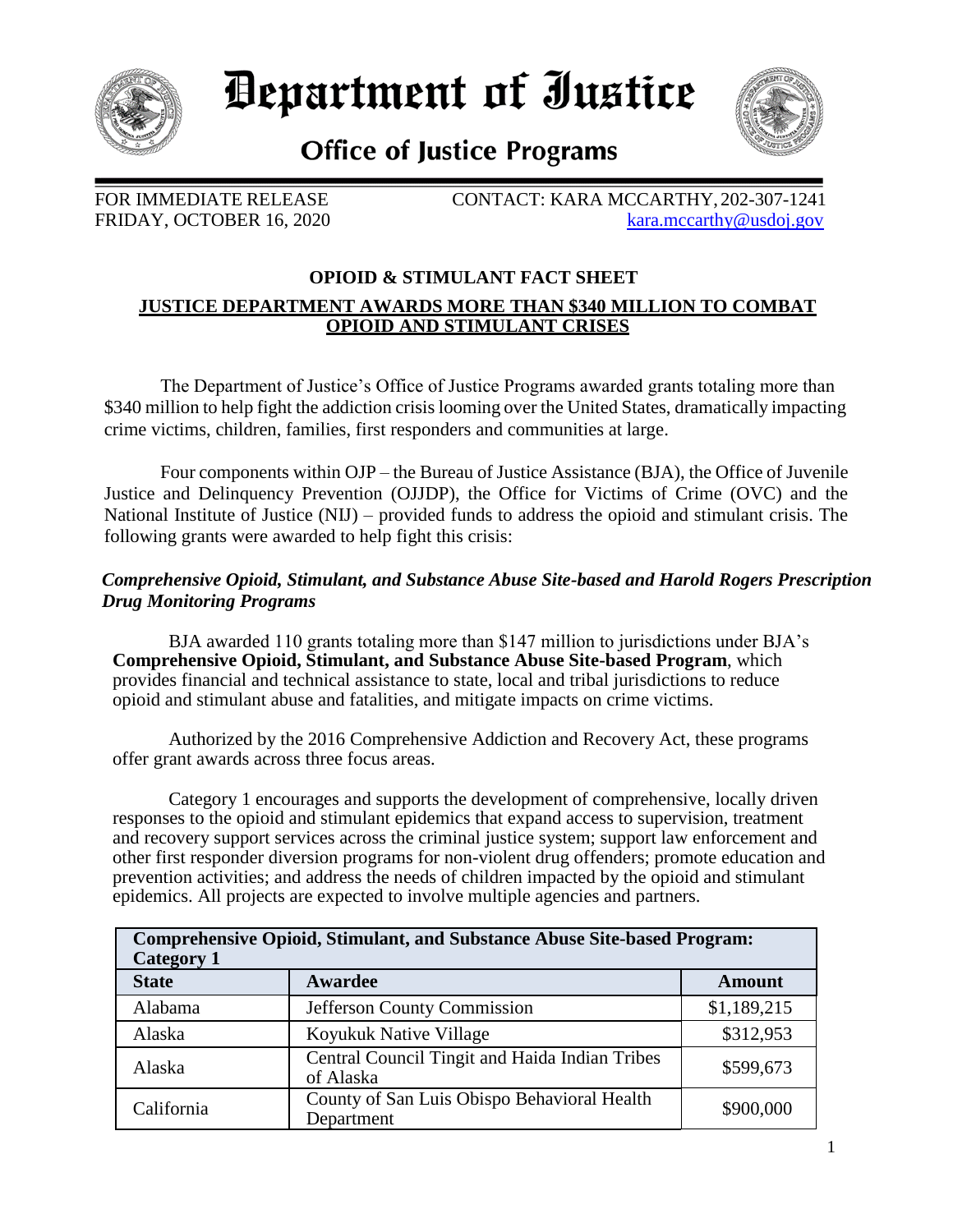| <b>Category 1</b>       | <b>Comprehensive Opioid, Stimulant, and Substance Abuse Site-based Program:</b> |             |
|-------------------------|---------------------------------------------------------------------------------|-------------|
| California              | <b>County of Los Angeles</b>                                                    | \$1,200,000 |
| California              | <b>Bishop Paiute Tribe</b>                                                      | \$592,023   |
| California              | <b>Orange County Health Care Agency</b>                                         | \$1,200,000 |
| California              | <b>Alameda County Probation Department</b>                                      | \$1,195,323 |
| California              | <b>Yurok Tribe</b>                                                              | \$600,000   |
| Colorado                | City of Alamosa                                                                 | \$599,997   |
| Colorado                | <b>Boulder County</b>                                                           | \$884,014   |
| District of<br>Columbia | District of Columbia Office of the Chief<br><b>Medical Examiner</b>             | \$1,200,000 |
| Florida                 | Pinellas County dba Board of County<br>Commissioners                            | \$1,199,163 |
| Georgia                 | <b>Screven County Sheriff's Office</b>                                          | \$587,825   |
| Georgia                 | <b>County of Fulton</b>                                                         | \$1,200,000 |
| Guam                    | Guam Behavioral Health & Wellness Center                                        | \$900,000   |
| Illinois                | County of Lake, d/b/a Lake County Health<br>Department and CHC                  | \$1,100,024 |
| <b>Illinois</b>         | County of Boone                                                                 | \$599,000   |
| <b>Illinois</b>         | <b>Cook County Health</b>                                                       | \$1,200,000 |
| Indiana                 | Health and Hospital Corporation of Marion<br>County                             | \$1,200,000 |
| Iowa                    | City of Clinton                                                                 | \$600,000   |
| Kentucky                | <b>Floyd County Fiscal Court</b>                                                | \$600,000   |
| Kentucky                | <b>Purchase District Health Department</b>                                      | \$900,000   |
| Kentucky                | Louisville Jefferson County Metro Government                                    | \$1,200,000 |
| Kentucky                | Kenton County Fiscal Court                                                      | \$900,000   |
| Kentucky                | Lexington-Fayette Urban County Government                                       | \$511,078   |
| Maine                   | <b>County Of Cumberland</b>                                                     | \$899,824   |
| Massachusetts           | <b>Franklin County Sheriff's Department</b>                                     | \$600,000   |
| Massachusetts           | <b>Essex County Sheriff's Department</b>                                        | \$1,200,000 |
| Massachusetts           | Commonwealth of Massachusetts, Sheriff"s<br>Department Hampden                  | \$900,000   |
| Massachusetts           | City of Holyoke Police Department                                               | \$597,650   |
| Massachusetts           | <b>City of Northampton</b>                                                      | \$1,194,203 |
| Massachusetts           | Middle District Attorney's Office                                               | \$1,200,000 |
| Massachusetts           | Town of East Bridgewater                                                        | \$1,200,000 |
| Massachusetts           | Commonwealth of Massachusetts d/b/a<br>Middlesex Sheriff"s Office               | \$1,152,729 |
| Michigan                | County of St. Joseph                                                            | \$600,000   |
| Michigan                | Cass County, Inc.                                                               | \$600,000   |
| Michigan                | Grand Traverse Band of Ottawa and Chippewa<br>Indians                           | \$600,000   |
| Minnesota               | <b>Ottawa County Community Mental Health</b>                                    | \$900,000   |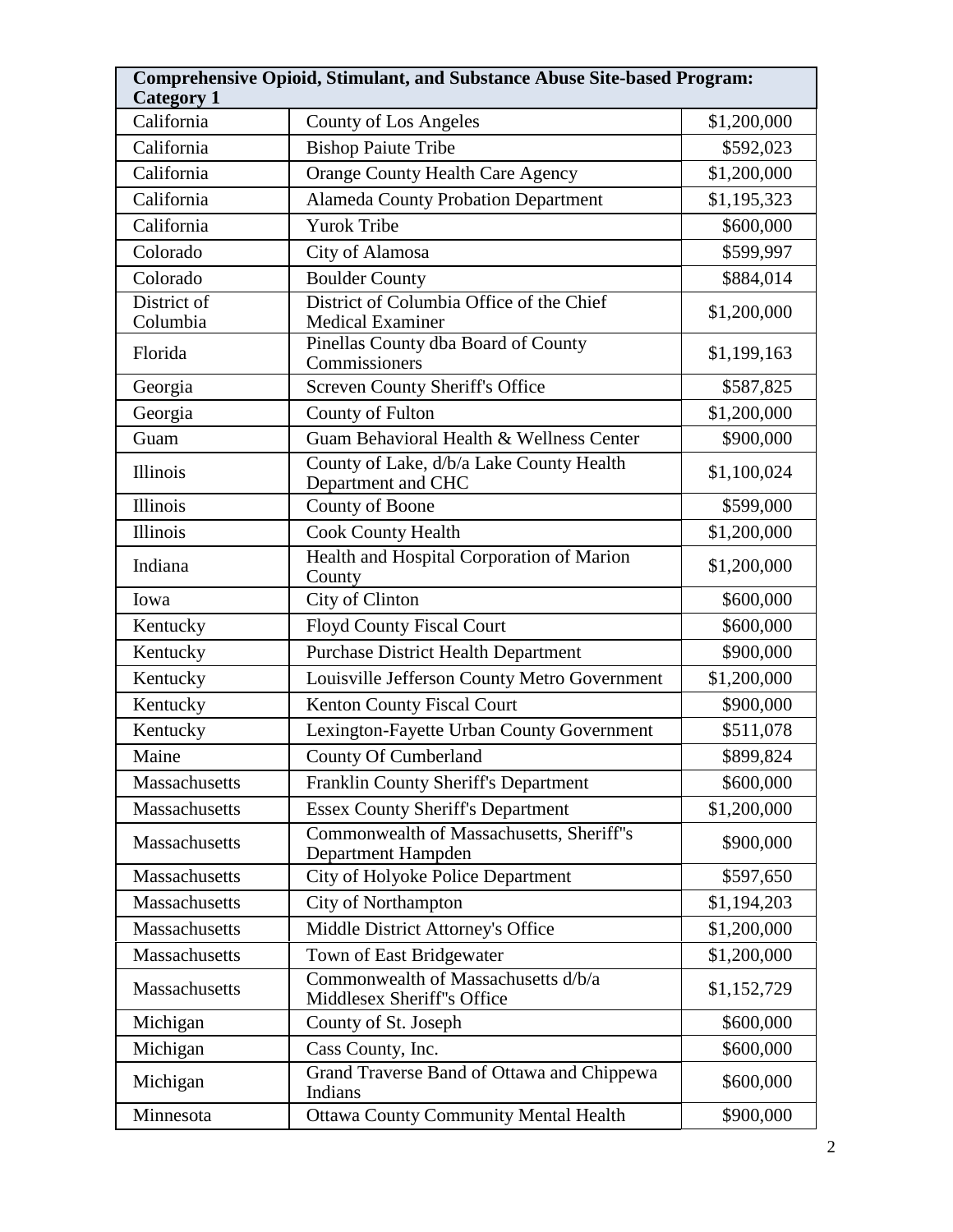| <b>Comprehensive Opioid, Stimulant, and Substance Abuse Site-based Program:</b><br><b>Category 1</b> |                                                                  |             |
|------------------------------------------------------------------------------------------------------|------------------------------------------------------------------|-------------|
| Minnesota                                                                                            | City of Duluth                                                   | \$899,055   |
| Minnesota                                                                                            | <b>Upper Sioux Community</b>                                     | \$538,819   |
| Minnesota                                                                                            | <b>County of Saint Louis</b>                                     | \$897,607   |
| Minnesota                                                                                            | City of Saint Paul                                               | \$412,125   |
| Mississippi                                                                                          | <b>Lamar County Board of Supervisors</b>                         | \$599,981   |
| Missouri                                                                                             | 29th Judicial Circuit Court                                      | \$887,194   |
| Montana                                                                                              | <b>City of Billings</b>                                          | \$900,000   |
| Montana                                                                                              | County Of Lewis & Clark                                          | \$600,000   |
| New Jersey                                                                                           | City of Paterson                                                 | \$900,000   |
| New Jersey                                                                                           | County of Bergen                                                 | \$1,200,000 |
| New Jersey                                                                                           | County of Camden                                                 | \$1,200,000 |
| New Mexico                                                                                           | City of Albuquerque                                              | \$1,126,454 |
| New York                                                                                             | County of Erie                                                   | \$1,200,000 |
| New York                                                                                             | The City of Ithaca                                               | \$900,000   |
| New York                                                                                             | <b>Ulster County</b>                                             | \$900,000   |
| New York                                                                                             | <b>St. Lawrence County</b>                                       | \$900,000   |
| New York                                                                                             | County of Rockland NY                                            | \$899,964   |
| New York                                                                                             | The Seneca Nation of Indians                                     | \$595,366   |
| New York                                                                                             | <b>Albany County</b>                                             | \$898,062   |
| North Carolina                                                                                       | County of Clay dba Sheriffs Office of Clay<br>County             | \$600,000   |
| North Carolina                                                                                       | City of Lenoir                                                   | \$288,713   |
| North Carolina                                                                                       | Wayne County Sheriff"s Office                                    | \$900,000   |
| North Carolina                                                                                       | County of Henderson/Henderson County<br><b>Health Department</b> | \$900,000   |
| North Carolina                                                                                       | County of Catawba                                                | \$900,000   |
| North Carolina                                                                                       | <b>Surry County Government</b>                                   | \$595,568   |
| Ohio                                                                                                 | County of Lucas                                                  | \$231,232   |
| Ohio                                                                                                 | <b>Butler County of Ohio</b>                                     | \$900,000   |
| Ohio                                                                                                 | <b>Franklin County</b>                                           | \$1,200,000 |
| Ohio                                                                                                 | Franklin County Municipal Court                                  | \$903,289   |
| Ohio                                                                                                 | Seneca County Sheriff's Office                                   | \$598,608   |
| Ohio                                                                                                 | Hamilton County Addiction Response Coalition                     | \$1,000,000 |
| Ohio                                                                                                 | <b>Ross County Health District</b>                               | \$600,000   |
| Ohio                                                                                                 | <b>ADAMHS Cuyahoga County</b>                                    | \$1,196,326 |
| Ohio                                                                                                 | City of Columbus--Department of Public Safety                    | \$1,200,000 |
| Ohio                                                                                                 | City of Dayton, Ohio                                             | \$899,964   |
| Oklahoma                                                                                             | Ponca Tribe of Indians of Oklahoma                               | \$200,000   |
| Oregon                                                                                               | Clackamas County, Health Housing and Human<br>Services           | \$900,000   |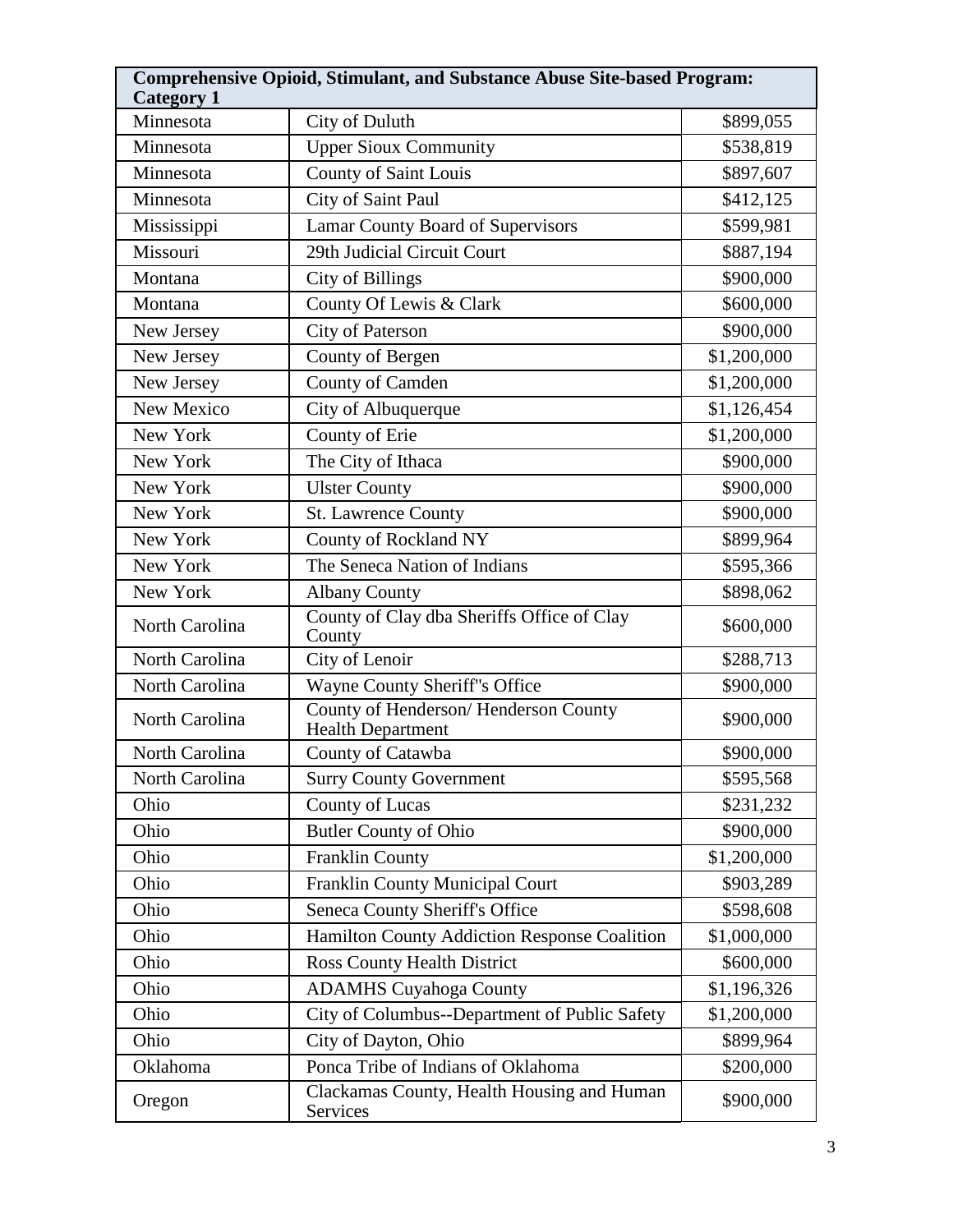| <b>Comprehensive Opioid, Stimulant, and Substance Abuse Site-based Program:</b><br><b>Category 1</b> |                                                                           |             |
|------------------------------------------------------------------------------------------------------|---------------------------------------------------------------------------|-------------|
| Oregon                                                                                               | Lane County                                                               | \$900,000   |
| Pennsylvania                                                                                         | <b>Allegheny County</b>                                                   | \$1,199,505 |
| Pennsylvania                                                                                         | <b>Delaware County</b>                                                    | \$1,200,000 |
| Puerto Rico                                                                                          | Municipio de Bayamon                                                      | \$890,070   |
| South Carolina                                                                                       | Oconee County                                                             | \$585,693   |
| South Carolina                                                                                       | <b>Lancaster County</b>                                                   | \$590,757   |
| South Dakota                                                                                         | Minnehaha County                                                          | \$900,000   |
| Tennessee                                                                                            | <b>Cocke County Tennessee Government</b>                                  | \$899,488   |
| Tennessee                                                                                            | City of Gallatin                                                          | \$892,085   |
| Tennessee                                                                                            | Tennessee Department of Mental Health and<br><b>Substance Abuse</b>       | \$892,313   |
| Texas                                                                                                | El Paso County Community Supervision and<br><b>Corrections Department</b> | \$1,199,787 |
| Texas                                                                                                | <b>MHMR</b> of Tarrant County                                             | \$1,200,000 |
| Texas                                                                                                | <b>Dallas County</b>                                                      | \$1,199,424 |
| Virginia                                                                                             | <b>Arlington County Government</b>                                        | \$899,887   |
| Virginia                                                                                             | County of Augusta                                                         | \$600,000   |
| Virginia                                                                                             | <b>Chesterfield County</b>                                                | \$1,192,430 |
| Washington                                                                                           | Makah Indian Tribe of the Makah Indian<br>Reservation                     | \$591,768   |
| Washington                                                                                           | Seattle King County Department of Public<br>Health                        | \$1,200,000 |
| Washington                                                                                           | Confederated Tribes of the Chehalis<br>Reservation                        | \$339,519   |
| Washington                                                                                           | Kittitas, County of                                                       | \$600,000   |
| Washington                                                                                           | Puyallup Tribe of Indians                                                 | \$600,000   |
| Wisconsin                                                                                            | Milwaukee County                                                          | \$1,200,000 |
| Wisconsin                                                                                            | Lac Courte Oreilles Band of Lake Superior<br>Chippewa Indians             | \$589,959   |

Category 2 supports states to implement, enhance or evaluate effective responses to the opioid and stimulant crises within a minimum of six geographically diverse localities or regions within each state.

| <b>Comprehensive Opioid Abuse Site-based Program: Category 2</b> |                                               |               |
|------------------------------------------------------------------|-----------------------------------------------|---------------|
| <b>State</b>                                                     | Awardee                                       | <b>Amount</b> |
| <b>Arkansas</b>                                                  | Arkansas Department of Finance And            |               |
|                                                                  | Administration                                | \$6,000,000   |
| Colorado                                                         | Colorado Department of Public Health and      |               |
|                                                                  | Environment                                   | \$6,000,000   |
| Georgia                                                          | Georgia Criminal Justice Coordinating Council | \$2,289,701   |
| Indiana                                                          | Indiana Family and Social Services            |               |
|                                                                  | Administration                                | \$5,900,908   |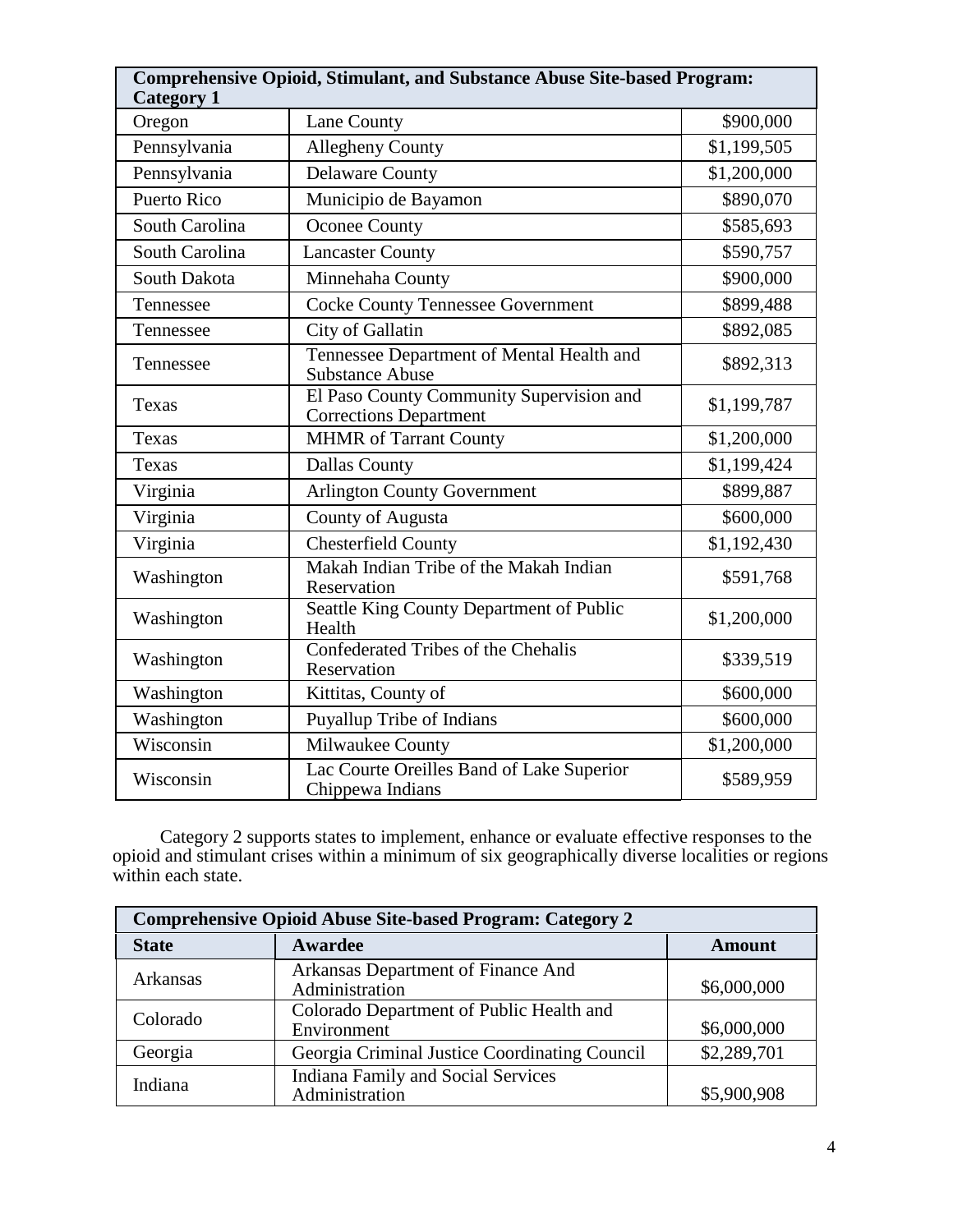| <b>Comprehensive Opioid Abuse Site-based Program: Category 2</b> |                                                                        |             |
|------------------------------------------------------------------|------------------------------------------------------------------------|-------------|
| Massachusetts                                                    | Massachusetts Administrative Office of the<br><b>Trial Court</b>       | \$6,000,000 |
| Mississippi                                                      | Mississippi State Department of Health                                 | \$6,000,000 |
| New Mexico                                                       | <b>New Mexico Human Services Department</b>                            | \$6,000,000 |
| Ohio                                                             | <b>Ohio Office of Criminal Justice Services</b>                        | \$6,000,000 |
| Pennsylvania                                                     | Pennsylvania Commission on Crime and<br>Delinquency                    | \$5,368,458 |
| Tennessee                                                        | Tennessee Dept of Mental Health and<br><b>Substance Abuse Services</b> | \$6,000,000 |
| West Virginia                                                    | West Virginia Justice and Community Services                           | \$6,000,000 |

#### *Adult Drug Court and Veterans Treatment Court Site-based Program*

Through BJA, OJP awarded 123 grants for more than \$57 million to jurisdictions and academic institutions to establish, expand, assist and research the effectiveness of adult drug courts, including veterans treatment courts.

Drug courts have been demonstrated to reduce recidivism and substance abuse among high-risk, high-need participants and increase their likelihood of successful rehabilitation. These courts integrate evidence-based substance abuse treatment, mandatory drug testing, sanctions and incentives, and transitional services in judicially supervised court settings. BJA's **Adult Drug Court and Veterans Treatment Court Discretionary Grant Program** provides financial and technical assistance to states, state courts, local courts, units of local government and tribal governments to develop, implement and enhance drug courts and veterans treatment courts.

BJA made awards in four categories: implementation of new veterans treatment courts (Category 1); enhancement of existing fully operational veterans treatment courts (Category 2); implementation of new drug courts and/or enhancement of existing drug courts (Category 3); and support for statewide efforts to enhance or expand adult drug court or veterans treatment court services statewide (Category 4).

| <b>Adult Drug Court and Veterans Treatment Courts Discretionary Grant Program:</b><br><b>Category 1</b> |                                          |               |
|---------------------------------------------------------------------------------------------------------|------------------------------------------|---------------|
| <b>State</b>                                                                                            | Awardee                                  | <b>Amount</b> |
| Alabama                                                                                                 | Lauderdale Co Community Corrections, VTC | \$471,390     |
| Arizona                                                                                                 | County, Yuma of                          | \$262,164     |
| California                                                                                              | <b>Yurok Tribe</b>                       | \$325,000     |
| Mississippi                                                                                             | City of Greenwood                        | \$499,905     |
| Montana                                                                                                 | City and County of Butte-Silver Bow      | \$498,450     |
| New York                                                                                                | New York State Unified Court System      | \$499,735     |
| North Carolina                                                                                          | County of Catawba                        | \$339,323     |
| Ohio                                                                                                    | Ottawa, County Of                        | \$53,017      |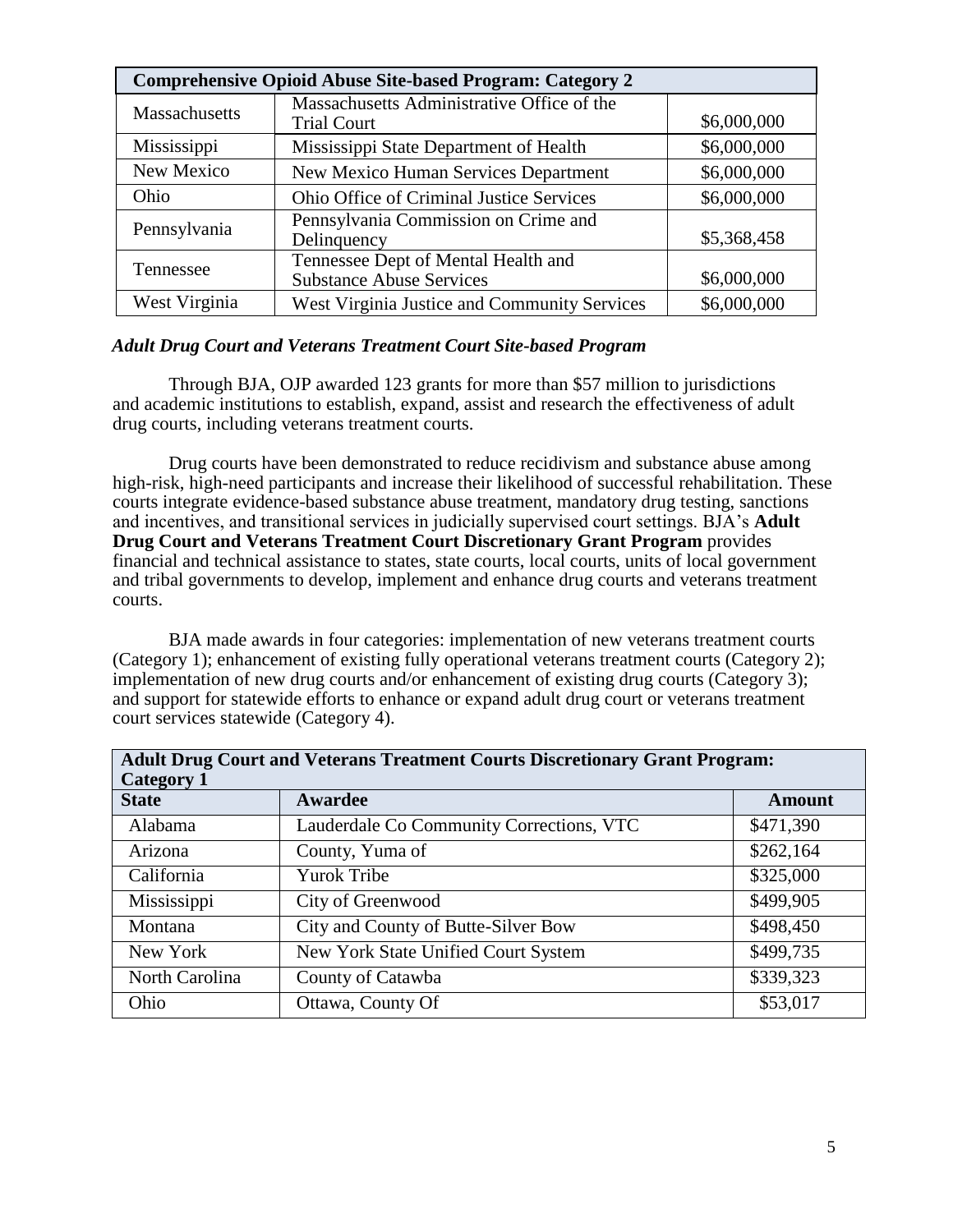| <b>Adult Drug Court and Veterans Treatment Court Discretionary Grant Program:</b><br><b>Category 2</b> |                                                          |                       |
|--------------------------------------------------------------------------------------------------------|----------------------------------------------------------|-----------------------|
| <b>State</b>                                                                                           | <b>Awardee</b>                                           | <b>Amount</b>         |
| Alabama                                                                                                | Jefferson County Commission                              | \$499,206             |
| Arkansas                                                                                               | County of Washington                                     | \$487,288             |
| California                                                                                             | County of Butte                                          | \$500,000             |
| California                                                                                             | Superior Court of California, County of San<br>Francisco | \$491,658             |
| Colorado                                                                                               | <b>Colorado Judicial Department</b>                      | \$498,080             |
| Georgia                                                                                                | <b>Clayton County Board of Commissioners</b>             | \$238,121             |
| <b>Illinois</b>                                                                                        | State of Illinois, Circuit Court of Cook County          | \$499,989             |
| Michigan                                                                                               | <b>36th District Court</b>                               | \$440,445             |
| Minnesota                                                                                              | 8th Judicial District Treatment Court                    | \$286,617             |
| Mississippi                                                                                            | Jackson County Mississippi                               | \$94,328              |
| Montana                                                                                                | Montana's 13th Judicial District                         | \$485,736             |
| Nevada                                                                                                 | <b>Reno Municipal Court</b>                              | \$399,839             |
| New Jersey                                                                                             | <b>County of Middlesex</b>                               | \$420,604             |
| <b>New Mexico</b>                                                                                      | <b>Bernalillo County Metropolitan Court</b>              | \$368,271             |
| North Carolina                                                                                         | Harnett County Regional Veterans Treatment<br>Court      | \$500,000             |
| North Carolina                                                                                         | City of Winston-Salem                                    | \$269,289             |
| Ohio                                                                                                   | <b>City of Marion</b>                                    | \$198,381             |
| Ohio                                                                                                   | City of Youngstown                                       | \$195,000             |
| Tennessee                                                                                              | Williamson County Veterans Treatment Court               | \$500,000             |
| Texas                                                                                                  | <b>Bexar County Commissioners Court</b>                  | \$500,000             |
| Texas                                                                                                  | <b>City of Dallas</b>                                    | \$398,232             |
| Texas                                                                                                  | Williamson, County of                                    | $\overline{$}241,370$ |

| <b>Adult Drug Court and Veterans Treatment Court Discretionary Grant Program:</b><br><b>Category 3</b> |                                                   |               |
|--------------------------------------------------------------------------------------------------------|---------------------------------------------------|---------------|
| <b>State</b>                                                                                           | Awardee                                           | <b>Amount</b> |
| Alabama                                                                                                | Montgomery County Circuit Court                   | \$500,000     |
| Alaska                                                                                                 | Dena Nena Henash dba Tanana Chiefs Conference     | \$400,000     |
| Arizona                                                                                                | Gila River Indian Community                       | \$500,000     |
| Arizona                                                                                                | Superior Court in Pima County                     | \$499,524     |
| <b>Arkansas</b>                                                                                        | Craighead County                                  | \$500,000     |
| California                                                                                             | California Superior Court of Santa Cruz County    | \$499,912     |
| California                                                                                             | <b>County of Plumas</b>                           | \$497,802     |
| California                                                                                             | <b>Marin County</b>                               | \$500,000     |
| California                                                                                             | Superior Court of California, County of San Joaqu | \$495,000     |
| Florida                                                                                                | County of Pasco                                   | \$498,755     |
| Florida                                                                                                | <b>Marion County BOCC</b>                         | \$500,000     |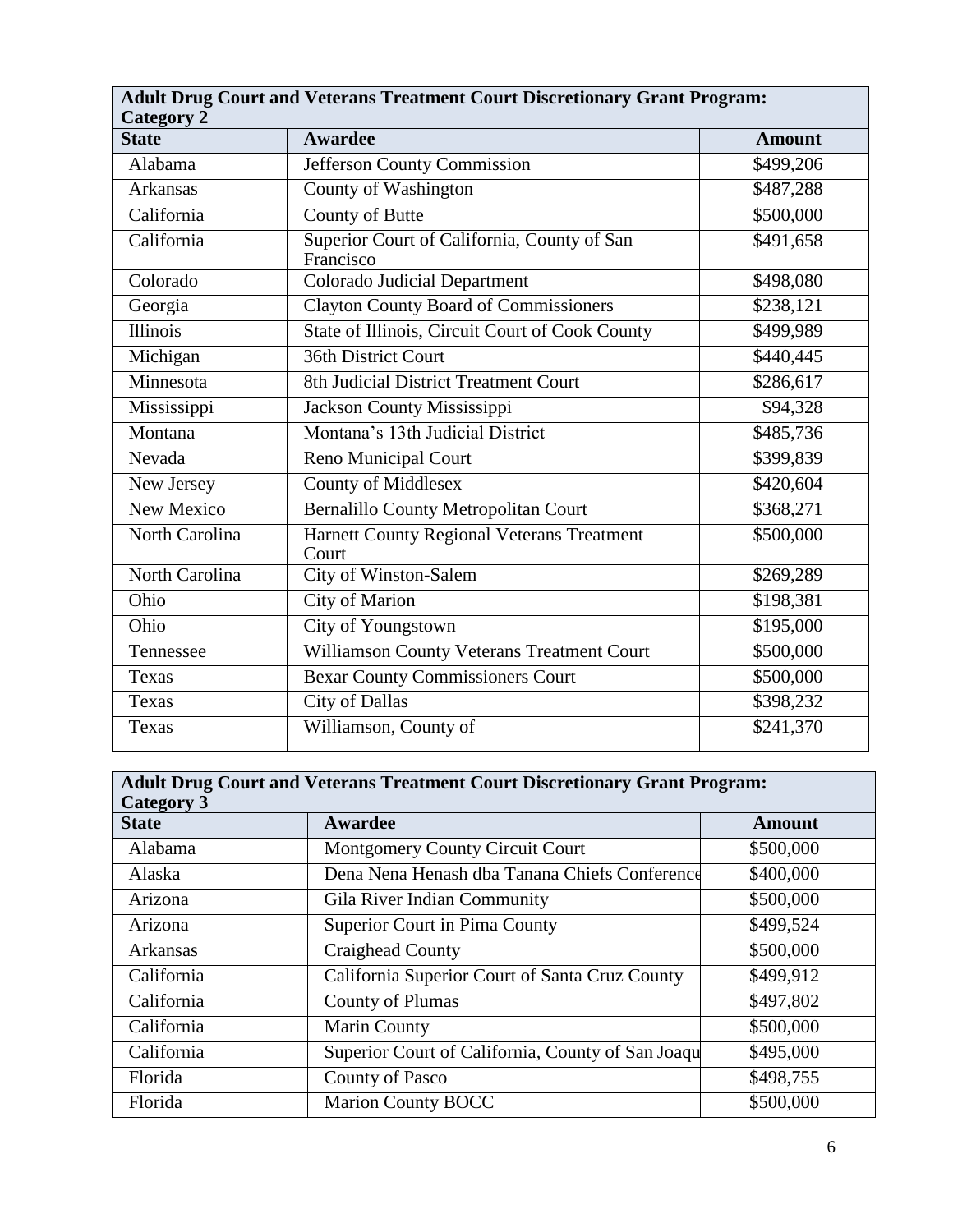| <b>Adult Drug Court and Veterans Treatment Court Discretionary Grant Program:</b><br><b>Category 3</b> |                                                      |           |
|--------------------------------------------------------------------------------------------------------|------------------------------------------------------|-----------|
| Florida                                                                                                | <b>Pinellas County Board of County Commissioners</b> | \$495,955 |
| Florida                                                                                                | Hillsborough County, 13th Judicial Circuit AOC       | \$498,906 |
| Florida                                                                                                | <b>Collier County Board of County Commissioners</b>  | \$500,000 |
| Florida                                                                                                | <b>Seminole County</b>                               | \$498,162 |
| Florida                                                                                                | <b>County of Martin</b>                              | \$457,371 |
| Georgia                                                                                                | <b>County of Baldwin</b>                             | \$500,000 |
| Georgia                                                                                                | Habersham County                                     | \$487,929 |
| Georgia                                                                                                | <b>Clayton County Board of Commissioners</b>         | \$497,775 |
| Georgia                                                                                                | Douglas County Board of Commissioners                | \$499,997 |
| Georgia                                                                                                | <b>DeKalb County Government</b>                      | \$500,000 |
| Georgia                                                                                                | Walker County Commissioner for LMJC Drug<br>Court    | \$398,163 |
| Hawaii                                                                                                 | Hawai'i Drug Court Program (HDCP)                    | \$246,543 |
| <b>Illinois</b>                                                                                        | Marion County, IL Drug Court                         | \$252,853 |
| <b>Illinois</b>                                                                                        | <b>County of Kane</b>                                | \$500,000 |
| Indiana                                                                                                | <b>Grant County Drug Court</b>                       | \$466,032 |
| Indiana                                                                                                | <b>Madison County Circuit Court</b>                  | \$240,000 |
| Kansas                                                                                                 | Allen, County of                                     | \$498,831 |
| Michigan                                                                                               | Van Buren County Circuit Courts                      | \$499,950 |
| Michigan                                                                                               | Lenawee, County of                                   | \$500,000 |
| Michigan                                                                                               | Muskegon, County of                                  | \$500,000 |
| Michigan                                                                                               | Washtenaw County                                     | \$500,000 |
| Michigan                                                                                               | Ottawa, County of                                    | \$500,000 |
| Minnesota                                                                                              | Judiciary Courts of the State of Minnesota           | \$499,486 |
| Missouri                                                                                               | <b>County of Howell</b>                              | \$460,603 |
| Montana                                                                                                | 12th Judicial District of Montana                    | \$500,000 |
| Montana                                                                                                | Judiciary Courts of the State of Montana             | \$366,836 |
| Montana                                                                                                | <b>Eighth Judicial District Court</b>                | \$498,105 |
| Montana                                                                                                | Missoula, County of                                  | \$403,039 |
| Montana                                                                                                | Chippewa Cree Tribe of The Rocky Boy<br>Reservation  | \$434,332 |
| Montana                                                                                                | Northern Cheyenne Tribe                              | \$484,314 |
| Nevada                                                                                                 | Reno Municipal Court                                 | \$500,000 |
| Nevada                                                                                                 | Justice Court, Las Vegas Township                    | \$180,450 |
| New Mexico                                                                                             | <b>Bernalillo County Metropolitan Court</b>          | \$499,980 |
| New Mexico                                                                                             | Pueblo of Jemez                                      | \$500,000 |
| New York                                                                                               | New York State Unified Court System                  | \$499,620 |
| New York                                                                                               | Saint Regis Mohawk Tribe                             | \$420,036 |
| New York                                                                                               | New York State Unified Court System                  | \$395,835 |
| North Carolina                                                                                         | Robeson County Government                            | \$500,000 |
| Ohio                                                                                                   | Portage County                                       | \$492,782 |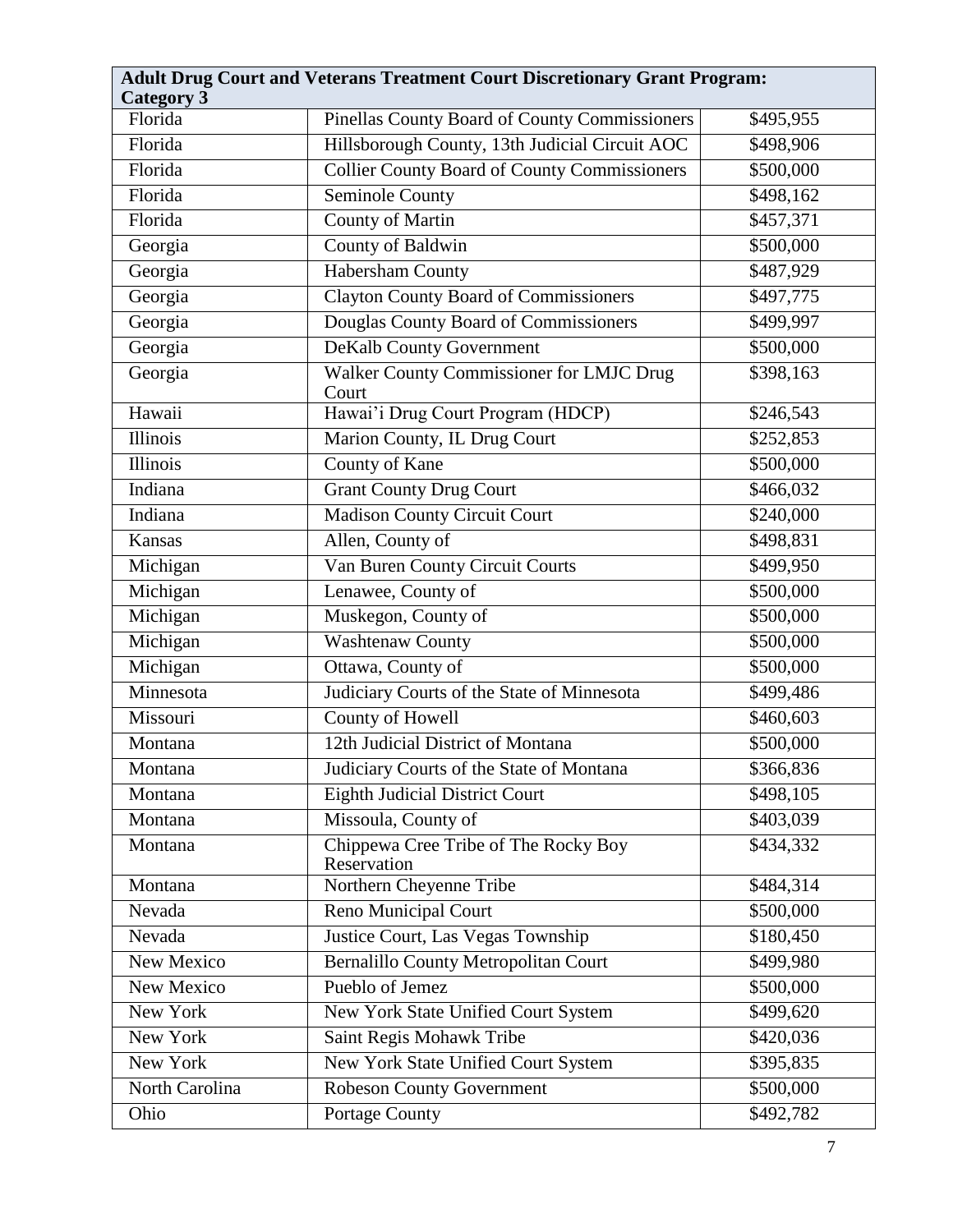| <b>Adult Drug Court and Veterans Treatment Court Discretionary Grant Program:</b> |                                                              |                   |
|-----------------------------------------------------------------------------------|--------------------------------------------------------------|-------------------|
| <b>Category 3</b><br><b>State</b>                                                 | <b>Awardee</b>                                               | <b>Amount</b>     |
| Ohio                                                                              | Portage County Municipal Court and Adult<br>Probation        | \$497,958         |
| Ohio                                                                              | Washington, County of                                        | \$500,000         |
| Ohio                                                                              | <b>Logan County Commissioners</b>                            | \$354,902         |
| Ohio                                                                              | <b>Lorain County</b>                                         | \$492,937         |
| Ohio                                                                              | <b>City of Hilliard</b>                                      | \$496,779         |
| Ohio                                                                              | Franklin County Municipal Court (FCMC)                       | $\sqrt{453,642}$  |
| Ohio                                                                              | <b>Cleveland Municipal Court</b>                             | \$499,170         |
| Ohio                                                                              | <b>Lima Municipal Court</b>                                  | \$458,194         |
| Oklahoma                                                                          | Tulsa County District Court, Fourteenth Judicial<br>District | \$431,618         |
| Oregon                                                                            | <b>Umatilla County</b>                                       | \$500,000         |
| Oregon                                                                            | Clackamas, County of                                         | \$499,768         |
| South Carolina                                                                    | <b>Colleton County</b>                                       | \$483,599         |
| Tennessee                                                                         | <b>County of Franklin</b>                                    | \$92,740          |
| Texas                                                                             | <b>MHMR</b> of Tarrant County                                | \$500,000         |
| Texas                                                                             | <b>Dallas County</b>                                         | \$481,567         |
| Texas                                                                             | <b>McLennan County</b>                                       | $\sqrt{$270,264}$ |
| Texas                                                                             | Williamson, County of                                        | \$228,282         |
| Texas                                                                             | <b>Denton County Drug Treatment Court</b>                    | \$500,000         |
| Virginia                                                                          | <b>Smyth County Board of Supervisors</b>                     | \$499,776         |
| Virginia                                                                          | County of Page                                               | \$500,000         |
| Virginia                                                                          | Fluvanna County                                              | \$499,871         |
| Virginia                                                                          | Isle of Wight County                                         | \$330,500         |
| Virginia                                                                          | Alexandria Commonwealth's Attorney                           | \$499,112         |
| Wisconsin                                                                         | <b>County of Rock</b>                                        | \$500,000         |
| Wisconsin                                                                         | Milwaukee County Combined Courts                             | \$500,000         |
| Wisconsin                                                                         | Vernon County                                                | \$318,354         |
| Wisconsin                                                                         | <b>Oneida Nation</b>                                         | \$203,166         |

| <b>Adult Drug Court and Veterans Treatment Court Discretionary Grant Program:</b><br><b>Category 4</b> |                                                  |               |
|--------------------------------------------------------------------------------------------------------|--------------------------------------------------|---------------|
| <b>State</b>                                                                                           | Awardee                                          | <b>Amount</b> |
| Alabama                                                                                                | Administrative Office of Courts                  | \$357,660     |
| Alaska                                                                                                 | Alaska Court System                              | \$736,129     |
| Arizona                                                                                                | Judiciary Courts of the State of Arizona         | \$750,000     |
| Arkansas                                                                                               | Arkansas Administrative Office of the Courts     | \$750,000     |
| California                                                                                             | Judicial Council of California                   | \$750,000     |
| Colorado                                                                                               | <b>Colorado Judicial Department</b>              | \$750,000     |
| Delaware                                                                                               | Executive Office of the Governor of Delaware     | \$652,310     |
| Massachusetts                                                                                          | <b>Massachusetts Department of Public Health</b> | \$740,847     |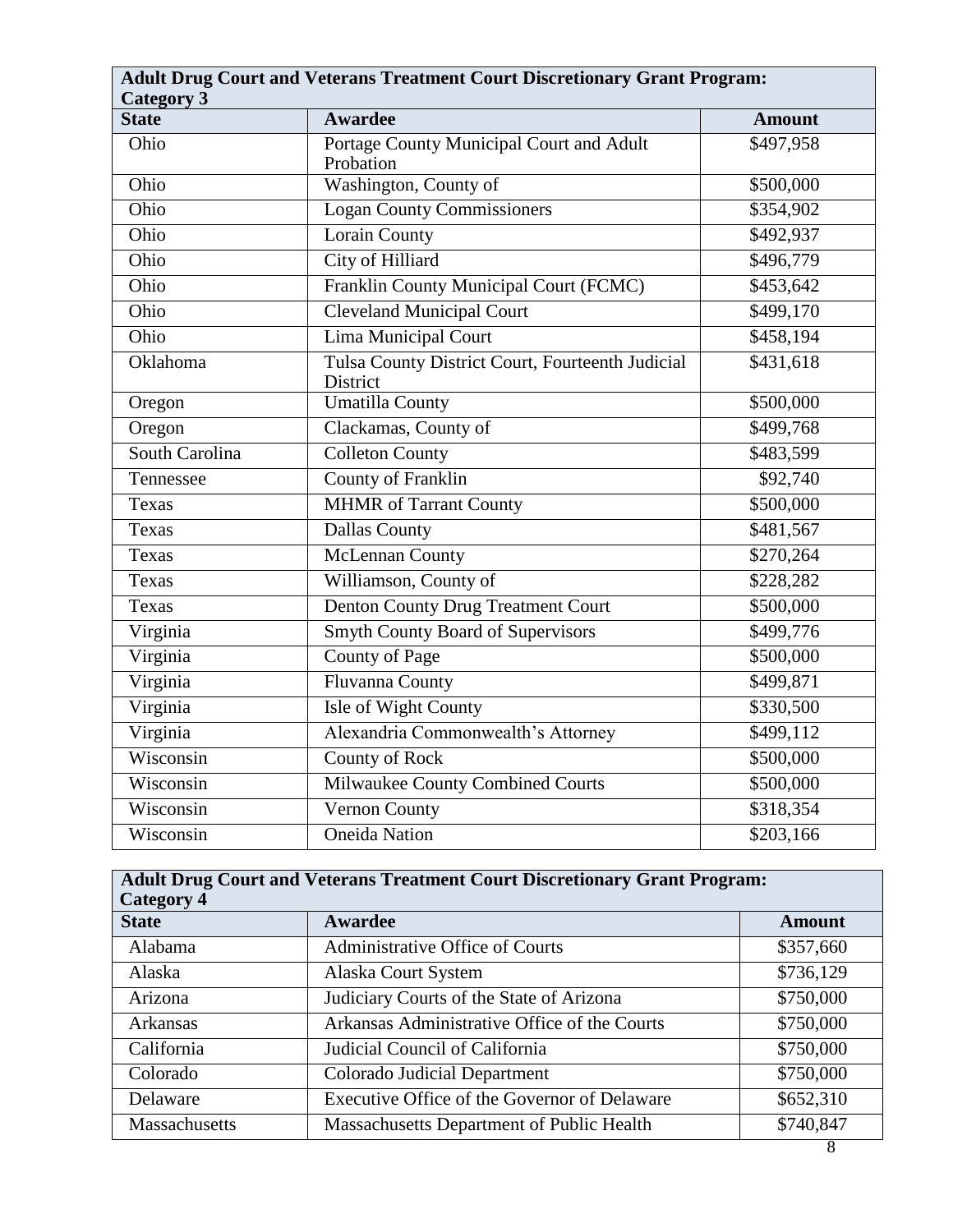| <b>Adult Drug Court and Veterans Treatment Court Discretionary Grant Program:</b><br><b>Category 4</b> |                                                                        |           |  |
|--------------------------------------------------------------------------------------------------------|------------------------------------------------------------------------|-----------|--|
| Michigan                                                                                               | Michigan Supreme Court State Court Administrative<br>Office            | \$750,000 |  |
| New York                                                                                               | New York State Unified Court System                                    | \$685,030 |  |
| North Carolina                                                                                         | North Carolina Administrative Office of the Courts                     | \$749,000 |  |
| <b>Oklahoma</b>                                                                                        | Oklahoma Dept. of Mental Health and Substance<br><b>Abuse Services</b> | \$731,740 |  |
| Oklahoma                                                                                               | Oklahoma Dept. of Mental Health and Substance<br><b>Abuse Services</b> | \$547,533 |  |
| Utah                                                                                                   | <b>Utah Department of Human Services</b>                               | \$750,000 |  |
| Virginia                                                                                               | Supreme Court of Virginia                                              | \$562,542 |  |
| West Virginia                                                                                          | WV Supreme Court of Appeals                                            | \$749,953 |  |

## *Adult Drug Court and Veterans Treatment Court Training and Technical Assistance*

More than \$12 million were awarded under BJA's FY 2020 **Adult Drug Court and Veterans Treatment Court Planning, Training, Technical Assistance, and Resource Center Initiative,** which aims to reduce opioid abuse and the number of overdose fatalities, as well as to mitigate impacts on crime victims. It supports the implementation and enhancement of drug court programs and systems for non-violent offenders with addictions, and it supports veterans treatment court programs and systems for offenders with both addiction and a history of violence related to post-traumatic stress disorder.

The six categories of funding are: the Adult Drug Court Planning Initiative (Category 1); Adult Drug Court Training Initiative and the National Drug Court Resources, Policy, and Evidence-Based Practice Center (Category 2); Adult Drug Court Site-specific Technical Assistance Program (Category 3); Adult Drug Court State-based Technical Assistance Program (Category 4); Veterans Treatment Court Site-specific Training and Technical Assistance Program (Category 5); and Tribal Healing to Wellness Court Site-specific Training and Technical Assistance Program (Category 6).

| Adult Drug Court and Veterans Treatment Court Planning, Training and Technical<br><b>Assistance, and Resource Center Initiative</b> |                                                            |                       |               |
|-------------------------------------------------------------------------------------------------------------------------------------|------------------------------------------------------------|-----------------------|---------------|
| <b>State</b>                                                                                                                        | Awardee                                                    | Category              | <b>Amount</b> |
| California                                                                                                                          | Tribal Law and Policy Institute                            | 6                     | \$1,000,000   |
| New York                                                                                                                            | Fund for the City of New York                              | 4                     | \$2,500,000   |
| North Carolina                                                                                                                      | University of North Carolina,<br>Wilmington                | $\overline{2}$        | \$800,000     |
| Virginia                                                                                                                            | National Association of Drug<br><b>Court Professionals</b> |                       | \$1,450,000   |
| Virginia                                                                                                                            | National Association of Drug<br><b>Court Professionals</b> | 3                     | \$2,700,000   |
| Virginia                                                                                                                            | National Association of Drug<br><b>Court Professionals</b> | 5                     | \$1,500,000   |
| Virginia                                                                                                                            | National Association of Drug<br><b>Court Professionals</b> | $\mathcal{D}_{\cdot}$ | \$2,200,000   |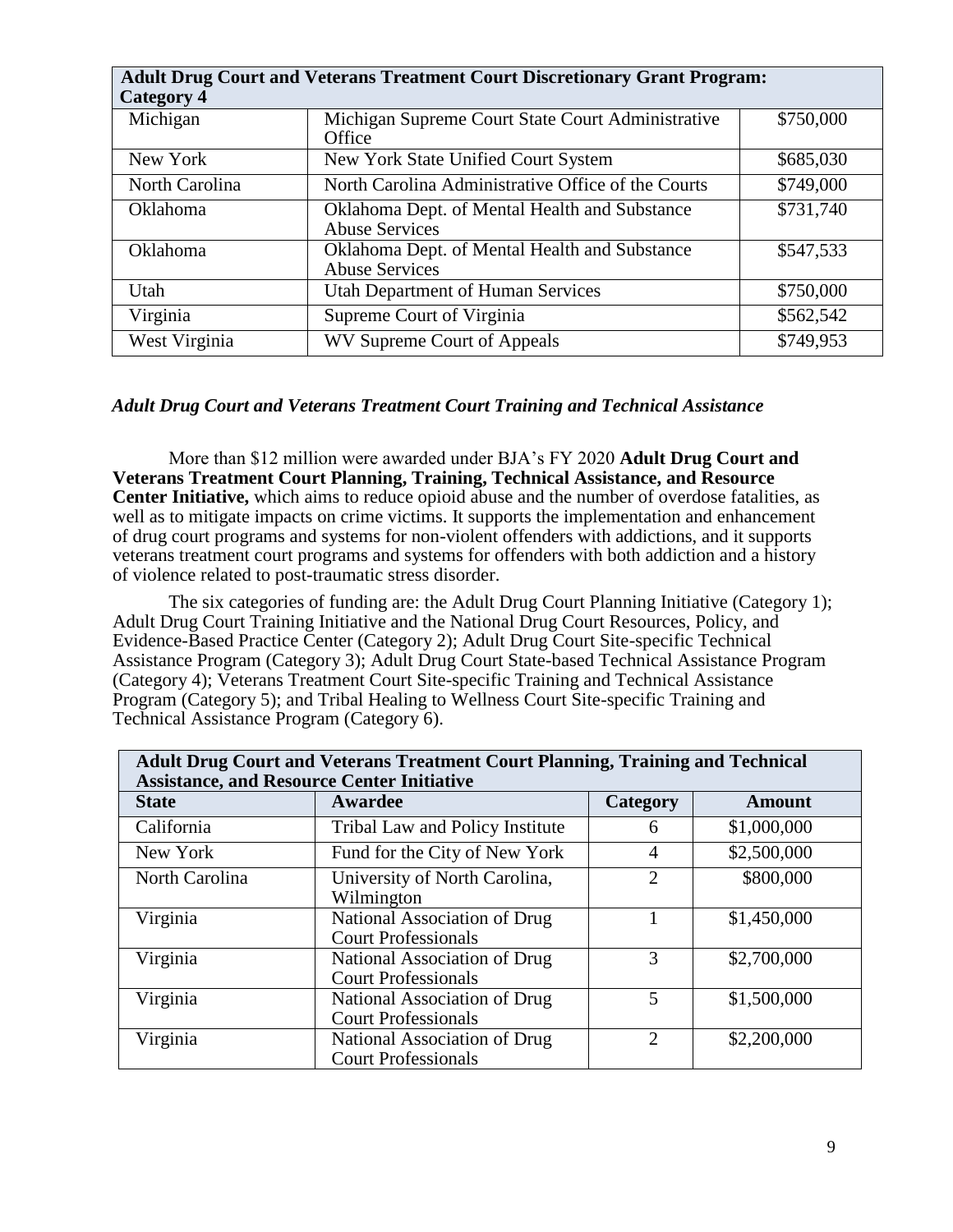In addition, BJA awarded \$28.1 million to 17 states to fund the **Harold Rogers Prescription Drug Monitoring Program**, which enhances the capacity of regulatory and law enforcement agencies and public health officials to collect and analyze controlled substance prescription data and other scheduled chemical products through a centralized database administered by an authorized agency. Prescription drug monitoring programs help state and local governments to detect and prevent the diversion and abuse of pharmaceutically controlled substances such as opioids and other prescription drugs.

| <b>Harold Rogers Prescription Drug Monitoring Program</b> |                                                                    |               |  |
|-----------------------------------------------------------|--------------------------------------------------------------------|---------------|--|
| <b>State</b>                                              | <b>Awardee</b>                                                     | <b>Amount</b> |  |
| Alaska                                                    | State of Alaska Division of Public Health                          | \$1,013,858   |  |
| <b>Arkansas</b>                                           | Arkansas Department of Health                                      | \$1,369,670   |  |
| Connecticut                                               | <b>Connecticut Department of Consumer Protection</b>               | \$1,865,325   |  |
| Illinois                                                  | Illinois Department of Human Services                              | \$2,000,000   |  |
| Kansas                                                    | Kansas Board of Pharmacy                                           | \$975,489     |  |
| Kentucky                                                  | Kentucky Cabinet for Health and Family Services                    | \$1,298,502   |  |
| Maryland                                                  | Maryland Department of Health                                      | \$1,930,382   |  |
| <b>Massachusetts</b>                                      | Massachusetts Department of Public Health                          | \$1,979,031   |  |
| Nevada                                                    | Nevada State Board of Pharmacy                                     | \$781,761     |  |
| New Jersey                                                | New Jersey Department of Law Public Safety                         | \$2,000,000   |  |
| Ohio                                                      | Ohio State Board of Pharmacy                                       | \$1,376,350   |  |
| Oregon                                                    | <b>Oregon Department of Human Services</b>                         | \$1,669,261   |  |
| Pennsylvania                                              | Pennsylvania Department of Health                                  | \$1,896,338   |  |
| <b>Puerto Rico</b>                                        | <b>Mental Health and Anti-Addiction Services</b><br>Administration | \$2,000,000   |  |
| Tennessee                                                 | Tennessee Department of Health                                     | \$2,000,000   |  |
| Utah                                                      | <b>Utah Department of Health</b>                                   | \$1,999,998   |  |
| Wisconsin                                                 | Wisconsin Dept. of Safety Professional Services                    | \$1,945,652   |  |

# *Residential Substance Abuse Treatment for State Prisoners Program*

BJA awarded \$28 million to support the **Residential Substance Abuse Treatment for State Prisoners Program**, which helps states develop and implement residential substance abuse treatment programs within state and local correctional facilities.

| <b>Residential Substance Abuse Treatment for State Prisoners Program</b>                                           |                                                                |               |  |
|--------------------------------------------------------------------------------------------------------------------|----------------------------------------------------------------|---------------|--|
| <b>State</b>                                                                                                       | Awardee                                                        | <b>Amount</b> |  |
| <b>Residential Substance</b><br><b>Abuse Treatment</b><br>Program training and<br>technical assistance<br>provider | <b>Advocates for Human Potential</b>                           | \$930,000     |  |
| Alabama                                                                                                            | Alabama Department of Economic And Community<br><b>Affairs</b> | \$561,725     |  |
| Alaska                                                                                                             | Alaska Department of Corrections                               | \$141,718     |  |
| American Samoa                                                                                                     | American Samoa Criminal Justice Planning Agency                | \$112,320     |  |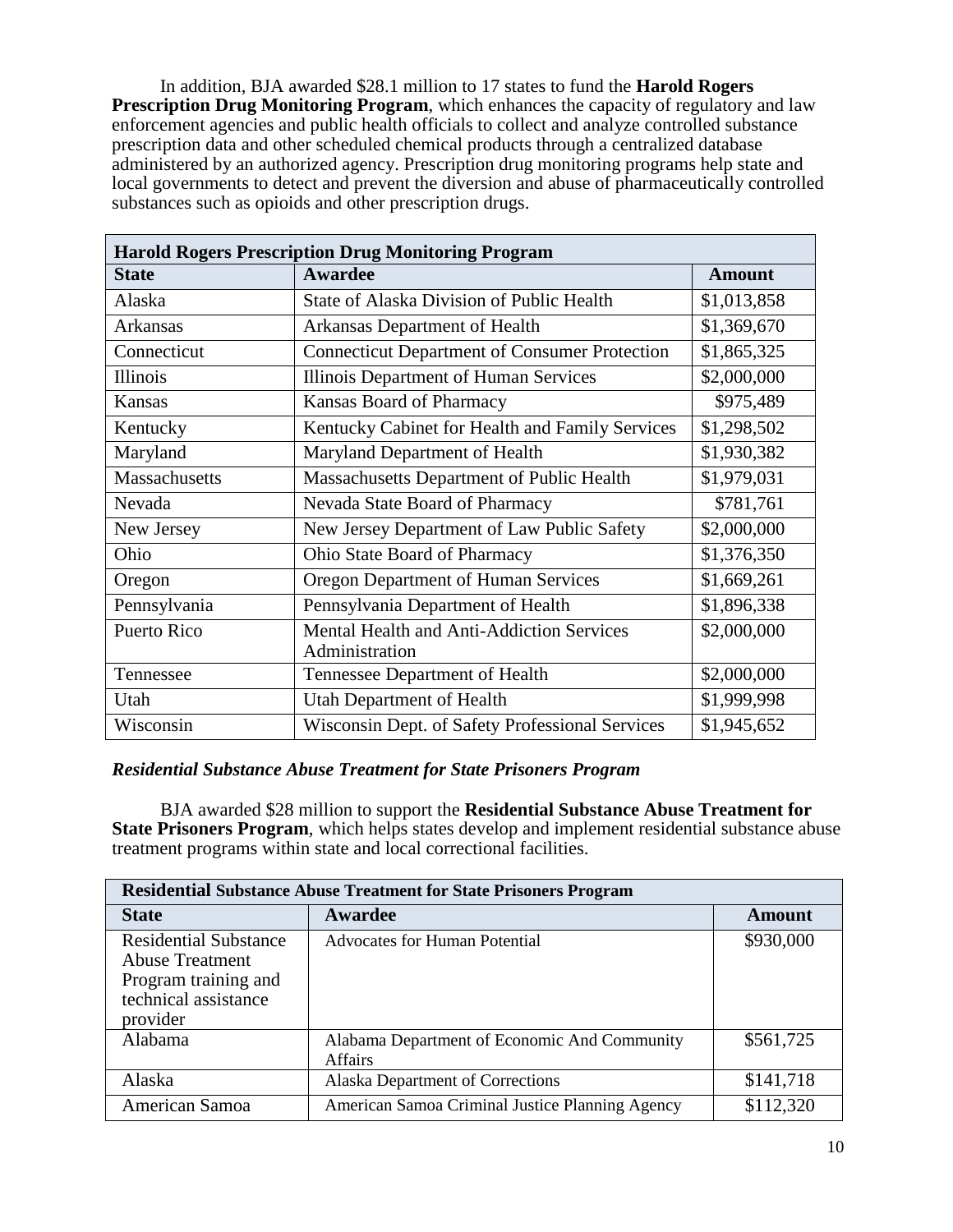| <b>Residential Substance Abuse Treatment for State Prisoners Program</b> |                                                                               |                         |  |
|--------------------------------------------------------------------------|-------------------------------------------------------------------------------|-------------------------|--|
| Arizona                                                                  | Arizona Criminal Justice Commission                                           | \$817,487               |  |
| Arkansas                                                                 | Arkansas Department of Finance and Administration                             | \$409,219               |  |
| California                                                               | California Board of State and Community Corrections                           | \$2,278,454             |  |
| Colorado                                                                 | Colorado Division of Criminal Justice                                         | \$452,616               |  |
| Connecticut                                                              | Connecticut Office of Policy and Management                                   | \$260,947               |  |
| Delaware                                                                 | Executive Office of the Governor of Delaware                                  | \$176,227               |  |
| District of Columbia                                                     | District of Columbia Office of Victim Services and<br><b>Justice Grants</b>   | \$109,014               |  |
| Florida                                                                  | Florida Department of Law Enforcement                                         | \$1,754,128             |  |
| Georgia                                                                  | Georgia Criminal Justice Coordinating Council                                 | $\overline{$1,013,846}$ |  |
| Guam                                                                     | <b>Guam Bureau of Statistics and Plans</b>                                    | \$114,294               |  |
| Hawaii                                                                   | Hawaii Department of The Attorney General                                     | \$164,066               |  |
| Idaho                                                                    | <b>Idaho State Police</b>                                                     | \$255,145               |  |
| <b>Illinois</b>                                                          | Illinois Criminal Justice Information Authority                               | \$783,080               |  |
| Indiana                                                                  | Indiana Criminal Justice Institute                                            | \$562,332               |  |
| Iowa                                                                     | Iowa Governor's Office of Drug Control Policy                                 | \$267,879               |  |
| Kansas                                                                   | Executive Office of the State of Kansas                                       | \$281,355               |  |
| Kentucky                                                                 | Kentucky Justice and Public Safety Cabinet                                    | \$504,211               |  |
| Louisiana                                                                | Louisiana Commission on Law Enforcement                                       | \$655,435               |  |
| Maine                                                                    | Maine Department of Public Safety                                             | \$149,915               |  |
| Maryland                                                                 | Maryland Governor's Office of Crime Prevention,<br>Youth, and Victim Services | \$427,047               |  |
| Massachusetts                                                            | Massachusetts Executive Office of Public Safety                               | \$255,617               |  |
| Michigan                                                                 | Michigan Office of Drug Control Policy                                        | \$762,773               |  |
| Minnesota                                                                | Minnesota Department of Public Safety                                         | \$279,382               |  |
| Mississippi                                                              | Mississippi Division of Public Safety Planning                                | \$434,114               |  |
| Missouri                                                                 | Missouri Department of Public Safety                                          | \$621,230               |  |
| Montana                                                                  | Montana Board of Crime Control                                                | \$172,516               |  |
| Nebraska                                                                 | Nebraska Commission on Law Enforcement and<br><b>Criminal Justice</b>         | \$201,628               |  |
| Nevada                                                                   | Nevada Department of Public Safety                                            | \$339,089               |  |
| New Hampshire                                                            | New Hampshire Department of Justice                                           | \$155,313               |  |
| New Jersey                                                               | New Jersey Department of Law and Public Safety                                | \$435,581               |  |
| New Mexico                                                               | New Mexico Department of Public Safety                                        | \$227,585               |  |
| New York                                                                 | New York State Division of Criminal Justice Services                          | \$895,595               |  |
| North Carolina                                                           | North Carolina Department of Public Safety                                    | \$697,635               |  |
| Ohio                                                                     | Ohio Office of Criminal Justice Services                                      | \$959,603               |  |
| Oklahoma                                                                 | Oklahoma District Attorneys Council                                           | \$563,665               |  |
| Oregon                                                                   | Oregon Criminal Justice Commission                                            | \$366,530               |  |
| Pennsylvania                                                             | Pennsylvania Commission on Crime and Delinquency                              | \$905,766               |  |
| Puerto Rico                                                              | Puerto Rico Department of Correction and<br>Rehabilitation                    | \$217,516               |  |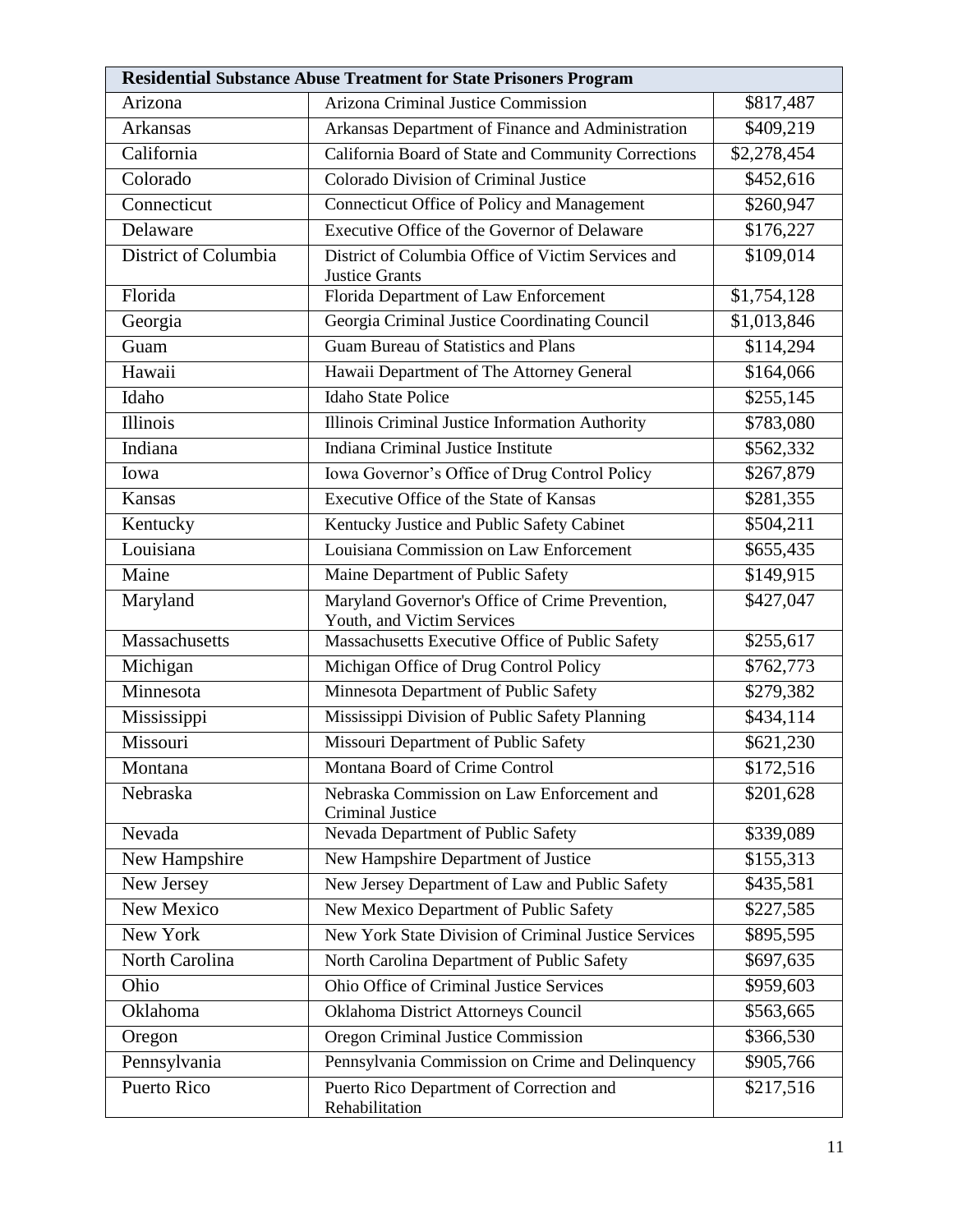| <b>Residential Substance Abuse Treatment for State Prisoners Program</b> |                                                                                             |             |  |
|--------------------------------------------------------------------------|---------------------------------------------------------------------------------------------|-------------|--|
| Rhode Island                                                             | Rhode Island Public Safety Grant Administration<br>Office                                   | \$137,198   |  |
| South Carolina                                                           | South Carolina Department of Public Safety                                                  | \$430,032   |  |
| Tennessee                                                                | Tennessee Department of Finance and Administration                                          | \$552,955   |  |
| Texas                                                                    | Texas Office of the Governor, Criminal Justice<br>Division                                  | \$2,868,828 |  |
| Utah                                                                     | Utah Commission on Criminal and Juvenile Justice                                            | \$221,193   |  |
| Vermont                                                                  | Vermont Department of Public Safety                                                         | \$128,799   |  |
| Virginia                                                                 | Virginia Department of Criminal Justice Services                                            | \$727,336   |  |
| Virgin Islands                                                           | Virgin Islands Office of the Governor                                                       | \$115,271   |  |
| Washington                                                               | Washington State Depart Social and Health Services                                          | \$438,297   |  |
| West Virginia                                                            | West Virginia Division of Administrative Services,<br><b>Justice and Community Services</b> | \$223,284   |  |
| Wisconsin                                                                | Wisconsin Department of Justice                                                             | \$514,887   |  |
| Wyoming                                                                  | <b>Wyoming Department of Corrections</b>                                                    | \$151,906   |  |

#### *National Community Courts Site-based and Training and Technical Assistance Initiative*

BJA awarded \$2.6 million to fund the **National Community Courts Site-based and Training and Technical Assistance Initiative**, which supports community court grantees and practitioners in developing effective responses to low-level and non-violent offenses.

| <b>National Community Courts Site-based and Training and Technical Assistance Initiative</b> |                                      |           |  |
|----------------------------------------------------------------------------------------------|--------------------------------------|-----------|--|
| <b>State</b>                                                                                 | Awardee                              | Amount    |  |
| Colorado                                                                                     | Boulder, City of Municipal Court     | \$400,000 |  |
| Georgia                                                                                      | City of Albany                       | \$400,000 |  |
| Nevada                                                                                       | Reno Municipal Court Community Court | \$183,042 |  |
| Nevada                                                                                       | Justice Court, Las Vegas Township    | \$79,387  |  |
| New York                                                                                     | Fund for the City of New York        | \$600,000 |  |
| Washington                                                                                   | <b>Skagit County District Court</b>  | \$399,368 |  |
| Washington                                                                                   | City of Olympia                      | \$400,000 |  |
| Washington                                                                                   | Spokane Municipal Court              | \$166,048 |  |

#### *Family Drug Court Program*

OJJDP awarded nearly \$20 million across 21 jurisdictions under its **Family Drug Court Program** to build the capacity of state and local courts, units of local government and federally recognized tribal governments to enhance existing family drug courts or implement statewide or countywide family drug court practices. The program aims to increase collaboration with substance abuse treatment and child welfare systems to ensure the provision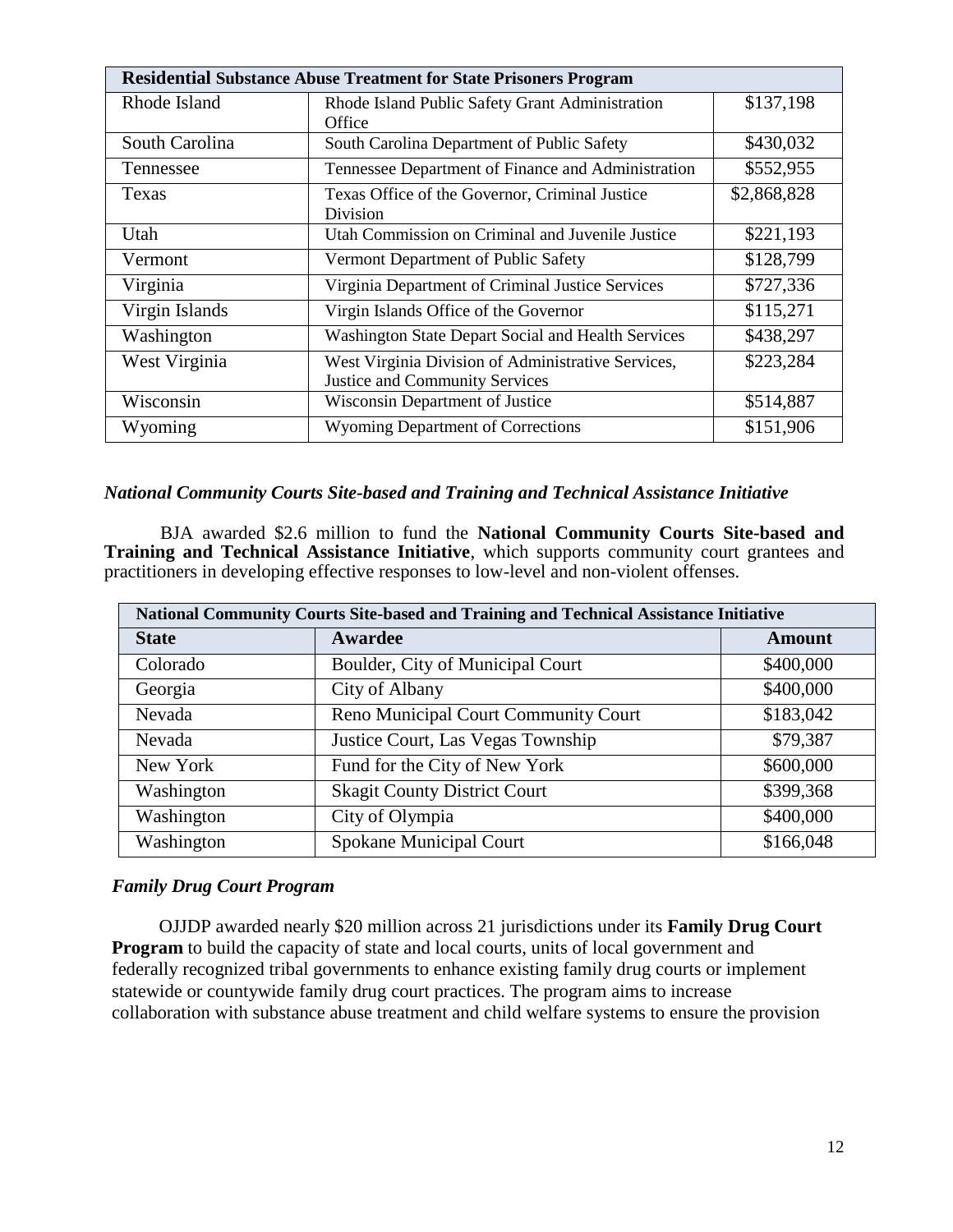of treatment and other services for families that improve child, parent, and family outcomes.

OJJDP made awards in two categories: Category 1 funded the expansion of parental substance use disorder treatment services in existing family drug courts, including screening, assessment, case management and recovery support services. Category 3 funded state and county efforts to enhance or expand family drug court treatment and recovery practices at the state and county levels to more effectively serve families affected by opioid, stimulant and other substance use disorders. (Note: Category 2 was intended to provide access to recovery services for veteran parents with substance use disorders, but no applications for funding were received. Therefore, no awards were made in this category.)

| <b>Family Drug Court Program</b> |                                                                                                                                     |              |               |
|----------------------------------|-------------------------------------------------------------------------------------------------------------------------------------|--------------|---------------|
| <b>State</b>                     | <b>Awardee</b>                                                                                                                      | Category     | <b>Amount</b> |
| Alabama                          | Administrative Office of<br>Courts                                                                                                  |              | \$827,973     |
| California                       | <b>County of Del Norte</b>                                                                                                          | $\mathbf{1}$ | \$670,000     |
| California                       | California Superior Court<br>of Santa Cruz County                                                                                   | 1            | \$827,482     |
| Colorado                         | Colorado Judicial<br>Department                                                                                                     | 1            | \$453,445     |
| Louisiana                        | East Baton Rouge Parish<br>Juvenile Court                                                                                           | 1            | \$233,910     |
| Mississippi                      | <b>County Court of Hancock</b><br>County, Mississippi                                                                               | $\mathbf{1}$ | \$742,462     |
| Mississippi                      | Harrison County Board of<br>Supervisors                                                                                             | $\mathbf{1}$ | \$827,963     |
| Montana                          | Judiciary Courts of the<br>State of Montana                                                                                         | $\mathbf{1}$ | \$614,453     |
| <b>New</b><br>Hampshire          | New Hampshire Judicial<br><b>Branch</b>                                                                                             | 3            | \$1,750,000   |
| New York                         | New York State Unified<br>System, Ulster County<br>Family Treatment Court.<br><b>Oneida County Family</b><br><b>Treatment Court</b> | 1            | \$790,000     |
| New York                         | New York State Unified<br><b>System, Ulster County</b><br><b>Family Treatment Court</b>                                             | $\mathbf{1}$ | \$665,032     |
| New York                         | <b>New York State Unified</b><br><b>Court System</b>                                                                                | 3            | \$1,750,000   |
| New York                         | <b>New York State Unified</b><br>System, Suffolk County<br><b>Family Treatment Court</b>                                            | $\mathbf{1}$ | \$812,534     |
| North Carolina                   | County of Chatham                                                                                                                   | $\mathbf{1}$ | \$870,000     |
| North Carolina                   | County Of Lenoir                                                                                                                    | 1            | \$870,000     |
| Ohio                             | Hardin County Court of<br>Common Pleas, Juvenile<br>Division                                                                        |              | \$800,000     |
| Ohio                             | <b>Montgomery County</b><br>Common Pleas Court,<br>Juvenile Division                                                                | 1            | \$827,973     |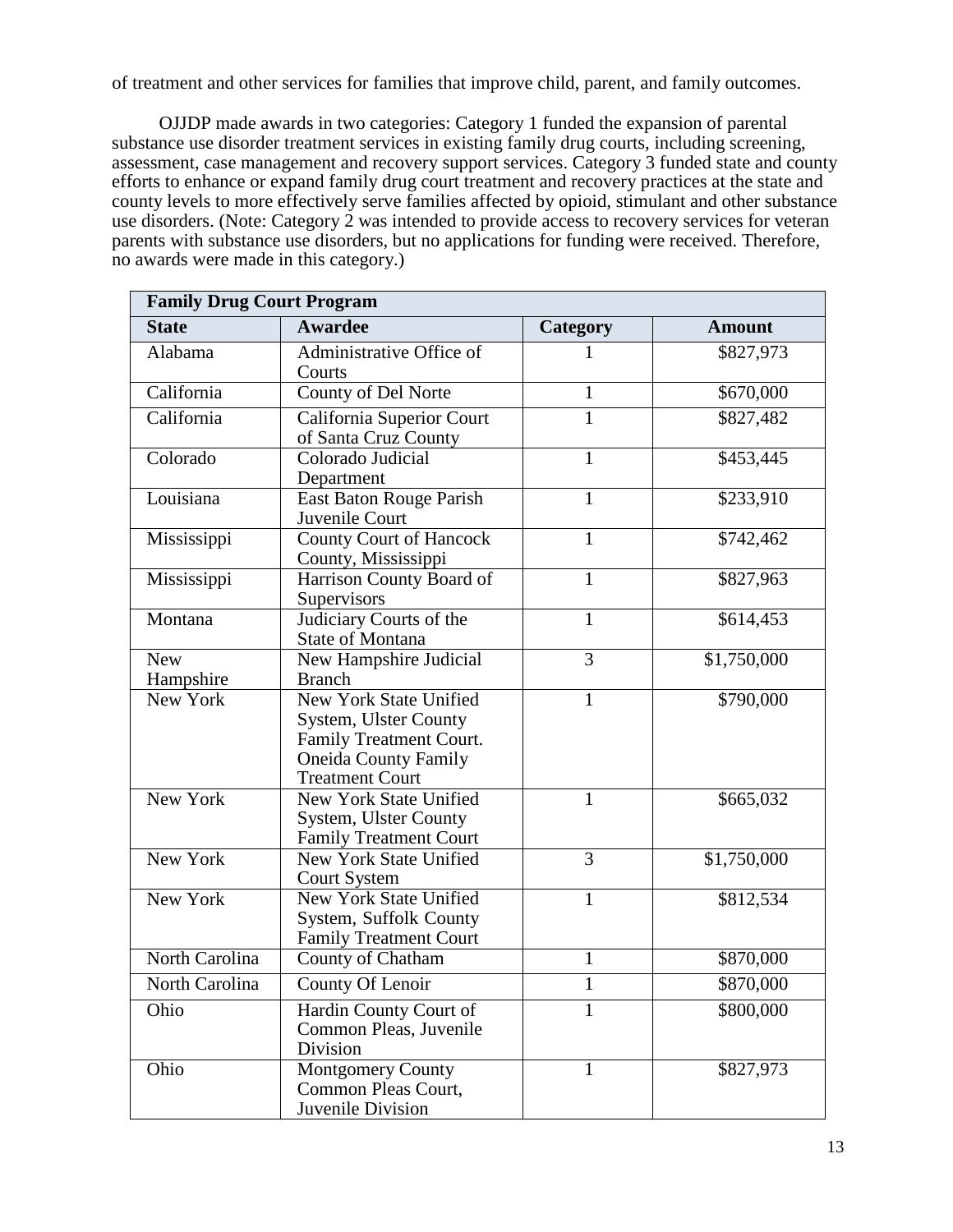| <b>Family Drug Court Program</b> |                                                       |  |             |
|----------------------------------|-------------------------------------------------------|--|-------------|
| Oregon                           | <b>Oregon Judicial Department</b>                     |  | \$1,750,000 |
| Virginia                         | City of Charlottesville                               |  | \$827,973   |
| Washington                       | Lummi Indian Business<br>Council                      |  | \$827,972   |
| Washington                       | Judiciary Courts of the<br><b>State of Washington</b> |  | \$1,750,000 |

## *Juvenile Drug Treatment Court Program*

OJJDP's **Juvenile Drug Treatment Court Program** awarded more than \$5 million to state, local and tribal governments to create and enhance juvenile drug treatment court programs for youth in the justice system who have substance abuse issues, with a specific focus on opioid abuse. The funds were awarded under two categories: Category 1 funded jurisdictions where no juvenile drug court currently exists or a juvenile drug court has been operational for less than a year, and Category 2 funded jurisdictions with a fully operational juvenile drug treatment court to enhance the operation of the court.

| <b>Juvenile Drug Treatment Court Program</b> |                                                 |                |           |
|----------------------------------------------|-------------------------------------------------|----------------|-----------|
| <b>State</b>                                 | Awardee                                         | Category       | Amount    |
| Arkansas                                     | Arkansas Administrative Office of the<br>Courts |                | \$600,000 |
| Georgia                                      | <b>Rockdale County</b>                          | $\overline{2}$ | \$600,000 |
| Guam                                         | Superior Court of Guam dba Judiciary of<br>Guam | $\overline{2}$ | \$600,000 |
| Montana                                      | Chippewa Cree Tribe                             | $\overline{2}$ | \$600,000 |
| Oregon                                       | Lane County                                     | $\overline{2}$ | \$600,000 |
| South Carolina                               | County of Richland                              |                | \$500,000 |
| Texas                                        | Tom Green County                                |                | \$377,277 |
| West Virginia                                | WV Supreme Court of Appeals, WV                 | $\overline{2}$ | \$600,000 |
| Wyoming                                      | Albany County of<br>Wyoming                     | $\overline{2}$ | \$600,000 |

## *Mentoring Opportunities for Youth Initiative*

OJJDP awarded \$14 million under two categories of its **Mentoring Opportunities for Youth Initiative** to address opioid and other substance abuse. Just over \$4 million was awarded through Category 4 to support youth mentoring organizations that have a partnership with a public or private substance abuse treatment agency to provide mentoring services for youth impacted by unlawful or addictive opioid use. Nearly \$10 million was awarded through Category 5 to build mentoring program capacity in targeted regions throughout the country to support statewide or regional approaches to expanding mentoring services for youth impacted by opioids.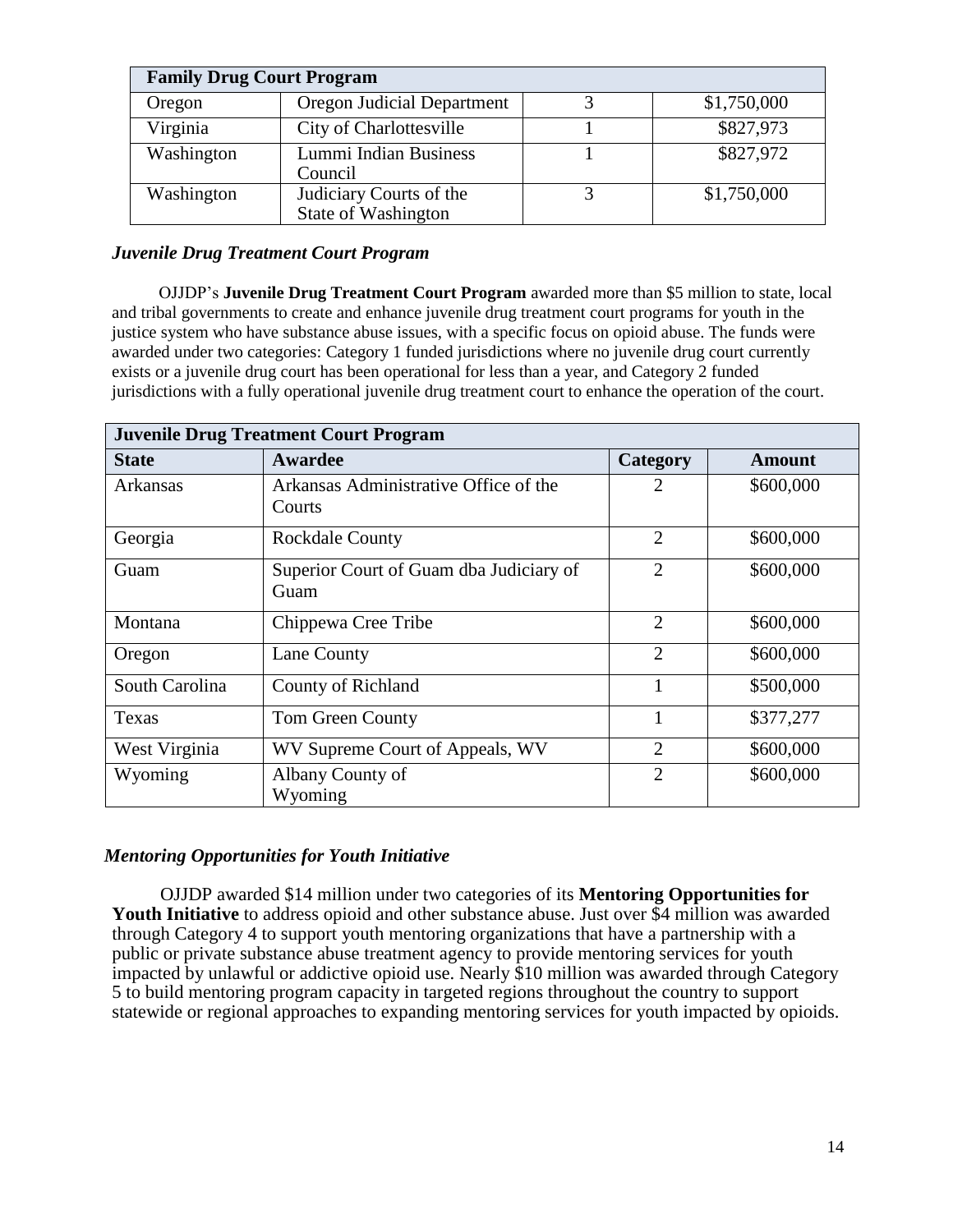| <b>Mentoring Opportunities For Youth Initiative</b> |                                                                |                |               |
|-----------------------------------------------------|----------------------------------------------------------------|----------------|---------------|
| <b>State</b>                                        | Awardee                                                        | Category       | <b>Amount</b> |
| Colorado                                            | Partners in Routt County                                       | 5              | \$1,243,678   |
| Florida                                             | Big Brothers Big Sisters of America                            | 5              | \$1,250,000   |
| Georgia                                             | Boys & Girls Clubs of America                                  | 5              | \$1,250,000   |
| Maryland                                            | National 4-H Council                                           | 5              | \$1,250,000   |
| Maryland                                            | Boys & Girls Clubs of Metropolitan<br><b>Baltimore</b>         | $\overline{4}$ | \$600,000     |
| New Jersey                                          | Morris County Prevention is Key, Inc.                          | $\overline{4}$ | \$600,000     |
| New York                                            | Road Recovery Foundation                                       | 5              | \$1,250,000   |
| Ohio                                                | Northern Ohio Recovery Association                             | $\overline{4}$ | \$600,000     |
| Oklahoma                                            | Rogers County Volunteers for Youth, Inc.                       | $\overline{4}$ | \$598,792     |
| Oregon                                              | <b>Rogue Valley Mentoring</b>                                  | $\overline{4}$ | \$532,721     |
| Tennessee                                           | Knoxville Leadership Foundation                                | $\overline{4}$ | \$600,000     |
| Utah                                                | <b>Utah State University</b>                                   | 5              | \$1,250,000   |
| Vermont                                             | The DREAM Program, Inc.                                        | 5              | \$1,250,000   |
| Virginia                                            | National Recreation and Park Association                       | 5              | \$1,249,999   |
| Virginia                                            | <b>Total Action Against Poverty in Roanoke</b><br>Valley, Inc. | $\overline{4}$ | \$474,820     |

# *Opioid Affected Youth Initiative*

Additionally, OJP's Office of Juvenile Justice and Delinquency Prevention awarded nearly \$9 million to 13 states under the **Opioid Affected Youth Initiative**. This OJJDP program will help states, local governments and tribal jurisdictions implement programs and strategies to identify and treat children and families impacted by the opioid epidemic.

| <b>Opioid Affected Youth Initiative</b> |                                          |           |  |
|-----------------------------------------|------------------------------------------|-----------|--|
| <b>State</b>                            | Awardee                                  | Amount    |  |
| Arizona                                 | Arizona Youth Partnership                | \$690,553 |  |
| <b>Arkansas</b>                         | CHI St. Vincent Hospital Hot Springs     | \$690,553 |  |
| California                              | <b>SRI</b> International                 | \$690,554 |  |
| Florida                                 | Gang Alternative, Inc.                   | \$690,553 |  |
| Indiana                                 | <b>Vanderburgh County</b>                | \$690,554 |  |
| Massachusetts                           | The General Hospital Corporation dba MGH | \$690,553 |  |
| Michigan                                | Child and Family Charities               | \$690,554 |  |
| New Jersey                              | Prevention Links, INC                    | \$690,553 |  |
| New York                                | Road Recovery Foundation                 | \$690,553 |  |
| Tennessee                               | Knoxville Leadership Foundation          | \$690,554 |  |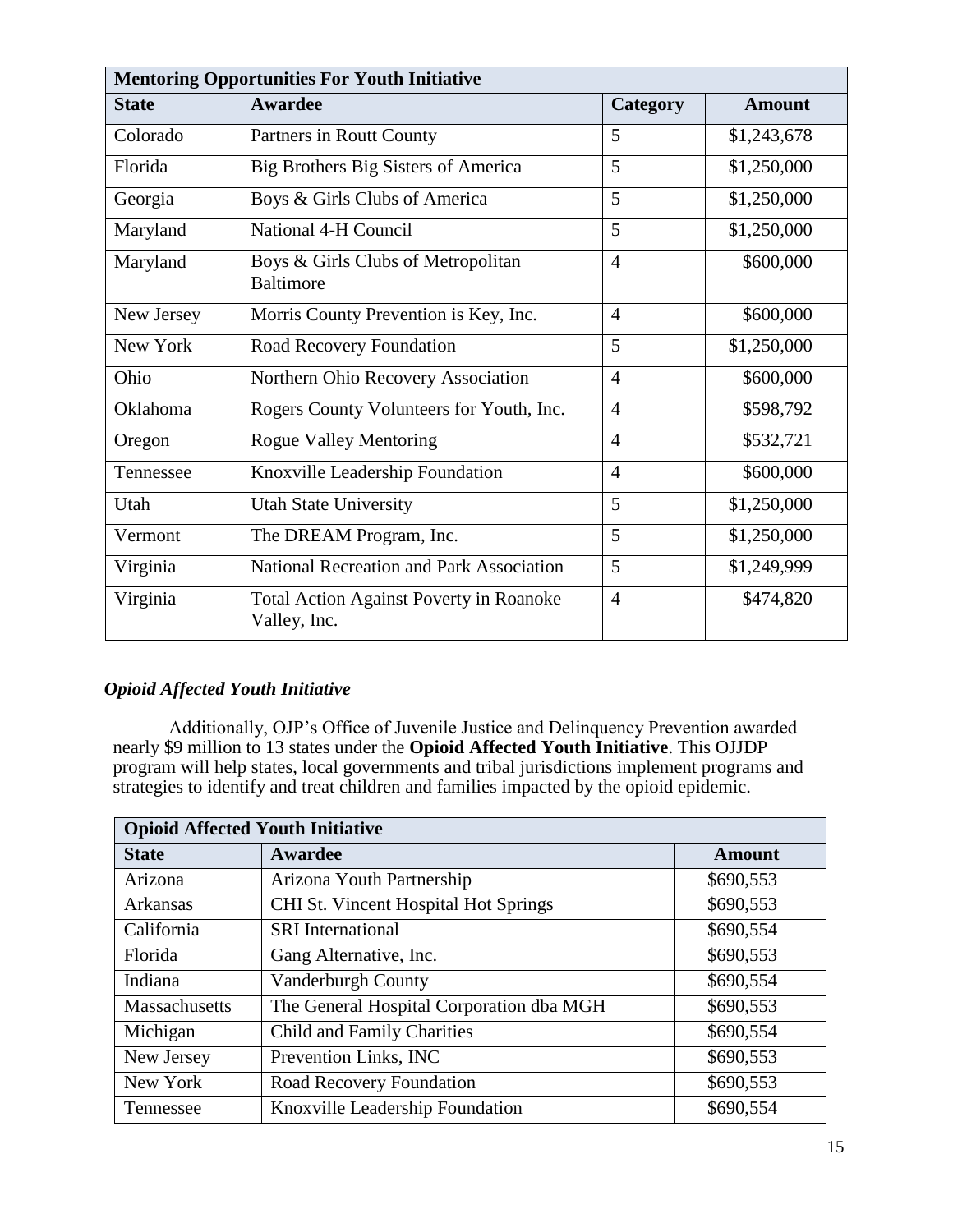|               | <b>Opioid Affected Youth Initiative</b>                              |           |  |
|---------------|----------------------------------------------------------------------|-----------|--|
| Utah          | Utah State University                                                | \$690,554 |  |
| Virginia      | Child Family Services of Eastern Virginia, Inc. dba<br>The Up Center | \$690,553 |  |
| West Virginia | United Way of the River Cities                                       | \$690,553 |  |

## *Enhancing Community Responses to America's Drug Crisis: Serving Our Youngest Crime Victims*

The Office for Victims of Crime awarded nearly \$12 million to 17 organizations under the **Enhancing Community Responses to America's Drug Crisis: Serving Our Youngest Crime Victims Program** to support direct services to children and youth who are crime victims as a result of the nation's addiction crisis; and nearly \$1.5 million to one organization to support training and technical assistance for the direct services grantees.

| <b>Enhancing Community Responses to America's Drug Crisis: Serving Our Youngest</b><br><b>Crime Victims Program</b> |                                                                 |               |
|---------------------------------------------------------------------------------------------------------------------|-----------------------------------------------------------------|---------------|
| <b>State</b>                                                                                                        | <b>Awardee</b>                                                  | <b>Amount</b> |
| American Samoa                                                                                                      | <b>Empowering Pacific Island Communities</b>                    | \$700,000     |
| California                                                                                                          | Los Angeles Alcohol and Drug Programs                           | \$700,000     |
| Florida                                                                                                             | Gang Alternative, Inc.                                          | \$700,000     |
| Indiana                                                                                                             | Indiana State Department of Health                              | \$699,999     |
| Kentucky                                                                                                            | Mountain Comprehensive Care Center, Inc.                        | \$700,000     |
| Kentucky                                                                                                            | <b>Volunteers of America Mid-States</b>                         | \$700,000     |
| Maryland                                                                                                            | JBS International, Inc.                                         | \$1,499,960   |
| Michigan                                                                                                            | Easter Seals, Michigan, Inc.                                    | \$699,997     |
| New Mexico                                                                                                          | New Mexico Kids Matter, Inc.                                    | \$675,436     |
| New York                                                                                                            | <b>BestSelf Behavioral Health</b>                               | \$700,000     |
| New York                                                                                                            | Victims Information Bureau of Suffolk                           | \$700,000     |
| New York                                                                                                            | <b>Richmond Country District Attorney</b>                       | \$700,000     |
| North Carolina                                                                                                      | Thirtieth Judicial District Domestic Violence Sexual<br>Assault | \$700,000     |
| North Carolina                                                                                                      | <b>Kellin Foundation</b>                                        | \$699,994     |
| New Jersey                                                                                                          | Center for Family Services, Inc.                                | \$700,000     |
| Ohio                                                                                                                | <b>Butler County of Ohio</b>                                    | \$700,000     |
| West Virginia                                                                                                       | Legal Aide of West Virginia                                     | \$638,975     |
| Wisconsin                                                                                                           | Red Cliff Band of Lake Superior Chippewa Indians                | \$700,000     |

In addition, OVC will award \$250,000 in continuation funding to the Modoc Tribe of Oklahoma Tribe to provide services to Tribal children and youth who are victimized as the result of the opioid crisis.

# *Research, Development, and Evaluation of Drug-Related Topics*

Generating new knowledge and tools improves our ability to enforce the law, ensure public safety, prevent and control crime, and ensure the fair and impartial administration of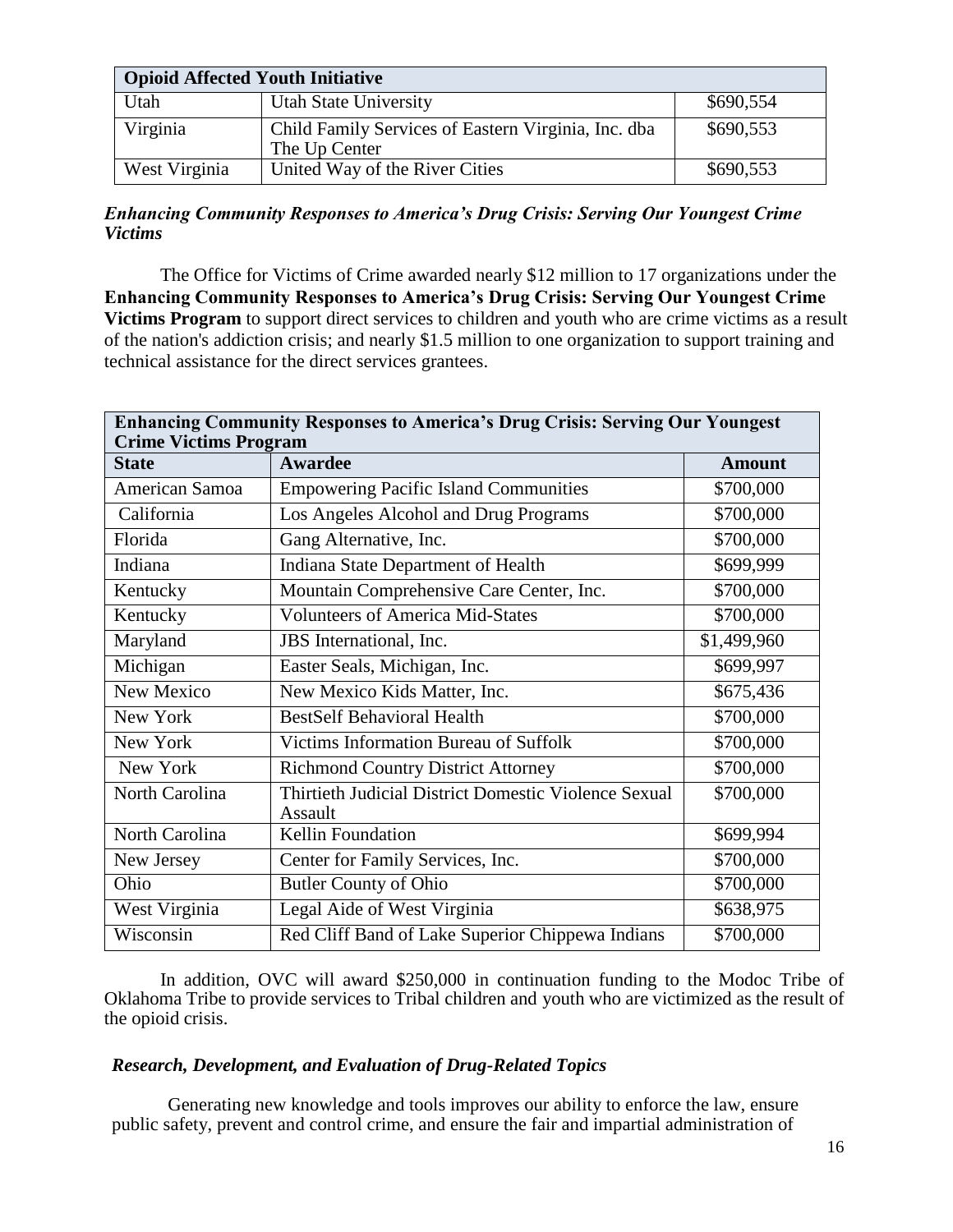justice. The National Institute of Justice (NIJ) awarded almost \$4.4 million in research grants relevant to opioids, stimulants, and other drugs.

Under the **Research and Development in Forensic Science for Criminal Justice Purposes** program, NIJ awarded over \$2.2 million in research and development related to seized drugs and forensic toxicology.

| <b>Research and Development in Forensic Science for Criminal Justice Purposes</b> |                                                        |               |
|-----------------------------------------------------------------------------------|--------------------------------------------------------|---------------|
| <b>State</b>                                                                      | Awardee                                                | <b>Amount</b> |
| Florida                                                                           | The Florida International University Board of Trustees | \$434,273     |
| Illinois                                                                          | Board of Trustees of Western Illinois University       | \$160,181     |
| Maryland                                                                          | National Institute of Standards and Technology         | \$350,000     |
| Michigan                                                                          | Michigan State University                              | \$228,918     |
| Pennsylvania                                                                      | Fredric Rieders Family Foundation: CFSRE               | \$478,783     |
| Pennsylvania                                                                      | Fredric Rieders Family Foundation: CFSRE               | \$555,401     |

NIJ's **Research and Evaluation on Drugs and Crime** program awarded nearly \$1.5 million to support research on criminal investigation, prosecution, drug intelligence and community surveillance to reduce violent and other crimes related to fentanyl and its analogues.

| <b>Research and Evaluation on Drugs and Crime</b> |                                                             |               |
|---------------------------------------------------|-------------------------------------------------------------|---------------|
| <b>State</b>                                      | Awardee                                                     | <b>Amount</b> |
| Kentucky                                          | University of Kentucky Research Foundation                  | \$862,567     |
| <b>Oklahoma</b>                                   | <b>Oklahoma State University Center for Health Sciences</b> | \$587,219     |

Under the **Research and Evaluation for the Testing and Interpretation of Physical Evidence in Publically Funded Forensics Laboratory** program, NIJ awarded nearly \$500,000 in drug-related research executed in partnership with forensic laboratories.

|              | <b>Research and Evaluation for the Testing and Interpretation of Physical Evidence in</b><br><b>Publically Funded Forensics Laboratory</b> |           |  |
|--------------|--------------------------------------------------------------------------------------------------------------------------------------------|-----------|--|
| <b>State</b> | Awardee                                                                                                                                    | Amount    |  |
| Maryland     | National Institute of Standards & Technology                                                                                               | \$198,290 |  |
| Virginia     | Virginia Department of Forensic Science                                                                                                    | \$290,353 |  |

NIJ's **Graduate Research Fellowship (GRF)** program awarded two new fellows engaged in PhD research relevant to forensic toxicology.

| <b>Graduate Research Fellowship (GRF)</b> |                                                        |           |
|-------------------------------------------|--------------------------------------------------------|-----------|
| <b>State</b>                              | Awardee                                                | Amount    |
| North Carolina                            | The University of North Carolina at Chapel Hill        | \$150,000 |
| Florida                                   | The Florida International University Board of Trustees | \$100,000 |

The Office of Justice Programs, directed by Principal Deputy Assistant Attorney General Katharine T. Sullivan, provides federal leadership, grants, training and technical assistance, and other resources to improve the nation's capacity to prevent and reduce crime, assist victims and